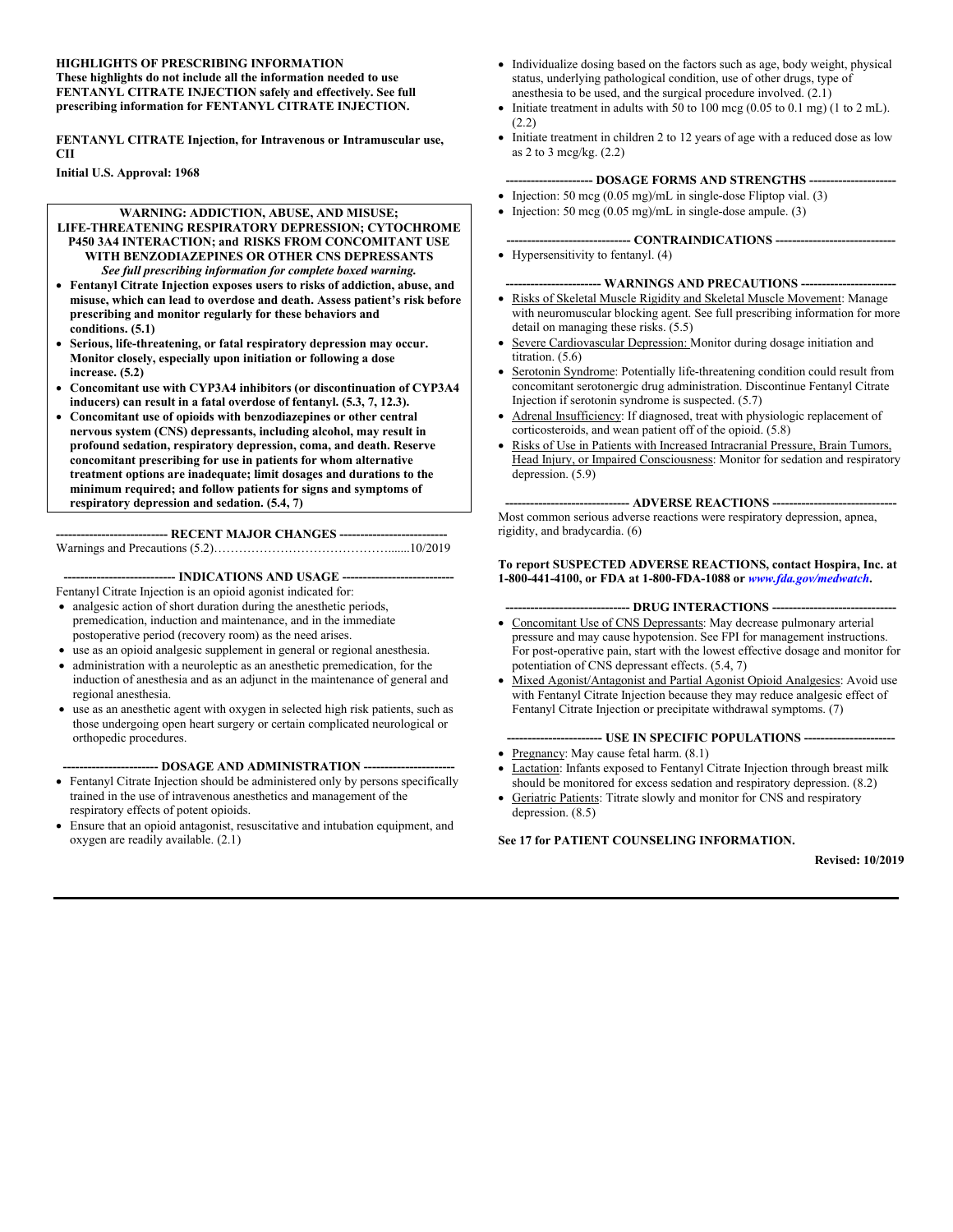#### **FULL PRESCRIBING INFORMATION: CONTENTS\***

**WARNING: ADDICTION, ABUSE, AND MISUSE; LIFE-THREATENING RESPIRATORY DEPRESSION; CYTOCHROME P450 3A4 INTERACTION; and RISKS FROM CONCOMITANT USE WITH BENZODIAZEPINES OR OTHER CNS DEPRESSANTS**

#### **1 INDICATIONS AND USAGE**

- **2 DOSAGE AND ADMINISTRATION**
	- 2.1 Important Dosage and Administration Instructions<br>2.2 Dosage Dosage

#### **3 DOSAGE FORMS AND STRENGTHS**

#### **4 CONTRAINDICATIONS**

#### **5 WARNINGS AND PRECAUTIONS**

- 5.1 Addiction, Abuse, and Misuse
- 5.2 Life-Threatening Respiratory Depression
- 5.3 Risks of Concomitant Use or Discontinuation of Cytochrome P450 3A4 Inhibitors and Inducers
- 5.4 Risks from Concomitant Use with Benzodiazepines or Other Central Nervous System Depressants
- 5.5 Risks of Muscle Rigidity and Skeletal Muscle Movement
- 5.6 Severe Cardiovascular Depression<br>5.7 Serotonin Syndrome with Concom
- Serotonin Syndrome with Concomitant Use of Serotonergic Drugs
- 5.8 Adrenal Insufficiency<br>5.9 Risks of Use in Patien
- Risks of Use in Patients with Increased Intracranial Pressure, Brain Tumors, or Head Injury
- 5.10 Risks of Use in Patients with Gastrointestinal Conditions<br>5.11 Increased Risk of Seizures in Patients with Seizure Disore
- 5.11 Increased Risk of Seizures in Patients with Seizure Disorders
- 5.12 Risks of Driving and Operating Machinery
- 5.13 Risks due to Interaction with Neuroleptic Agents

#### **6 ADVERSE REACTIONS**

#### **7 DRUG INTERACTIONS**

#### **8 USE IN SPECIFIC POPULATIONS**

- 8.1 Pregnancy
- 8.2 Lactation<br>8.3 Females a
- 8.3 Females and Males of Reproductive Potential<br>8.4 Pediatric Use
- 8.4 Pediatric Use<br>8.5 Geriatric Use
- Geriatric Use
- 8.6 Hepatic Impairment<br>8.7 Renal Impairment
- Renal Impairment

#### **9 DRUG ABUSE AND DEPENDENCE**

- 9.1 Controlled Substance<br>9.2 Abuse
- 9.2 Abuse<br>9.3 Depen
- **Dependence**

#### **10 OVERDOSAGE**

#### **11 DESCRIPTION**

#### **12 CLINICAL PHARMACOLOGY**

- 12.1 Mechanism of Action
- 12.2 Pharmacodynamics
- 12.3 Pharmacokinetics
- **13 NONCLINICAL TOXICOLOGY**

13.1 Carcinogenesis, Mutagenesis, Impairment of Fertility

**16 HOW SUPPLIED/STORAGE AND HANDLING**

#### **17 PATIENT COUNSELING INFORMATION**

\* Sections or subsections omitted from the full prescribing information are not listed.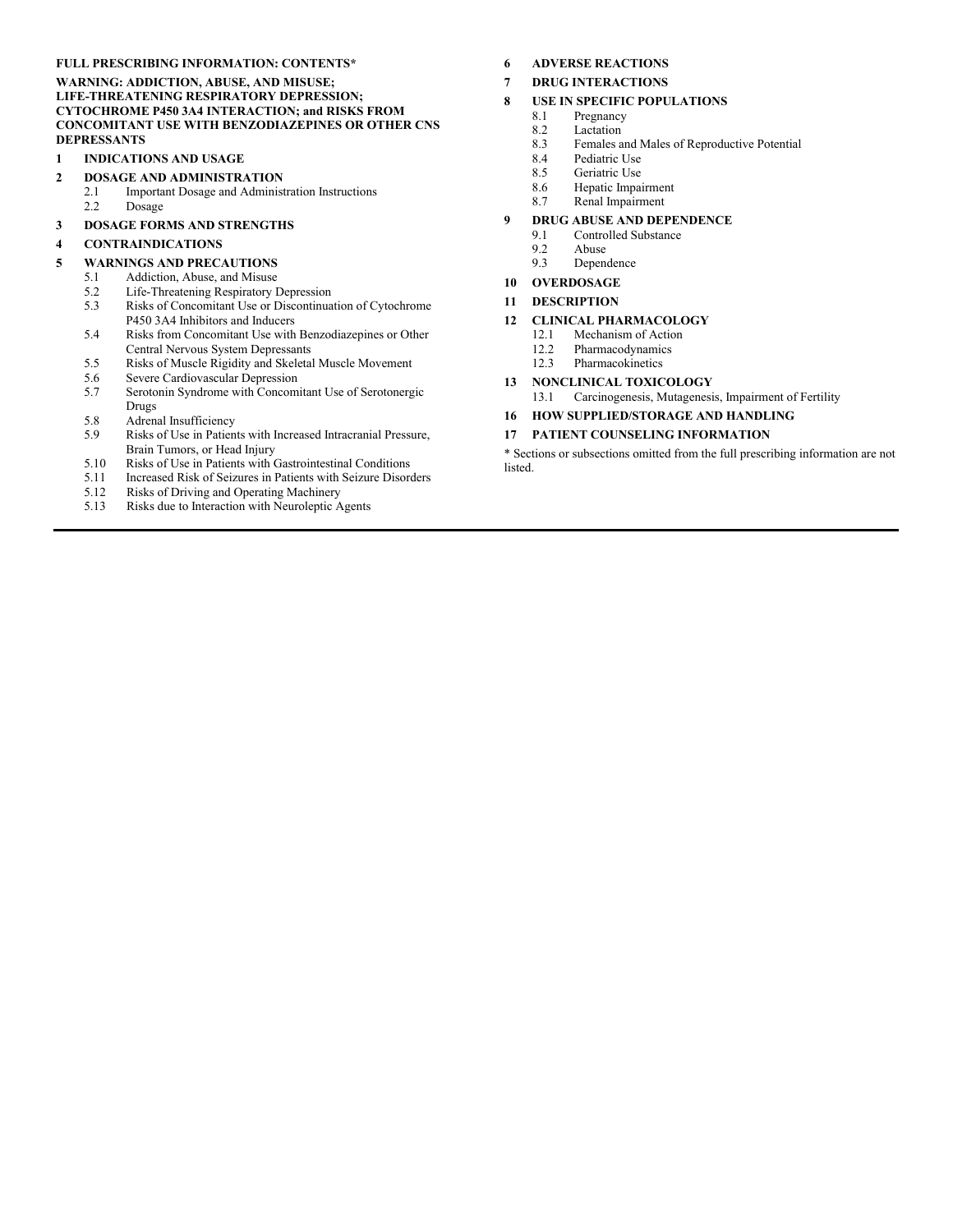#### **FULL PRESCRIBING INFORMATION**

### **WARNING: ADDICTION, ABUSE, AND MISUSE; LIFE-THREATENING RESPIRATORY DEPRESSION; CYTOCHROME P450 3A4 INTERACTION; and RISKS FROM CONCOMITANT USE WITH BENZODIAZEPINES OR OTHER CNS DEPRESSANTS**

#### **Addiction, Abuse, and Misuse**

**Fentanyl Citrate Injection exposes patients and other users to the risks of opioid addiction, abuse, and misuse, which can lead to overdose and death. Assess each patient's risk prior to prescribing Fentanyl Citrate Injection, and monitor all patients regularly for the development of these behaviors and conditions** *[see Warnings and Precautions (5.1)]***.**

#### **Life-Threatening Respiratory Depression**

**Serious, life-threatening, or fatal respiratory depression may occur with use of Fentanyl Citrate Injection. Monitor for respiratory depression, especially during initiation of Fentanyl Citrate Injection or following a dose increase** *[see Warnings and Precautions (5.2)]***.**

#### **Cytochrome P450 3A4 Interaction**

**The concomitant use of Fentanyl Citrate Injection with all cytochrome P450 3A4 inhibitors may result in an increase in fentanyl plasma concentrations, which could increase or prolong adverse reactions and may cause potentially fatal respiratory depression. In addition, discontinuation of a concomitantly used cytochrome P450 3A4 inducer may result in an increase in fentanyl plasma concentration. Monitor patients receiving Fentanyl Citrate Injection and any CYP3A4 inhibitor or inducer** *[see Warnings and Precautions (5.3), Drug Interactions (7), Clinical Pharmacology (12.3)]***.**

#### **Risks From Concomitant Use With Benzodiazepines Or Other CNS Depressants**

**Concomitant use of opioids with benzodiazepines or other central nervous system (CNS) depressants, including alcohol, may result in profound sedation, respiratory depression, coma, and death** *[see Warnings and Precautions (5.4), Drug Interactions (7)]***.**

- **Reserve concomitant prescribing of Fentanyl Citrate Injection and benzodiazepines or other CNS depressants for use in patients for whom alternative treatment options are inadequate.**
- **Limit dosages and durations to the minimum required.**
- **Follow patients for signs and symptoms of respiratory depression and sedation.**

### **1 INDICATIONS AND USAGE**

Fentanyl Citrate Injection is indicated for:

- analgesic action of short duration during the anesthetic periods, premedication, induction and maintenance, and in the immediate postoperative period (recovery room) as the need arises.
- use as an opioid analgesic supplement in general or regional anesthesia.
- administration with a neuroleptic as an anesthetic premedication, for the induction of anesthesia and as an adjunct in the maintenance of general and regional anesthesia.
- use as an anesthetic agent with oxygen in selected high risk patients, such as those undergoing open heart surgery or certain complicated neurological or orthopedic procedures.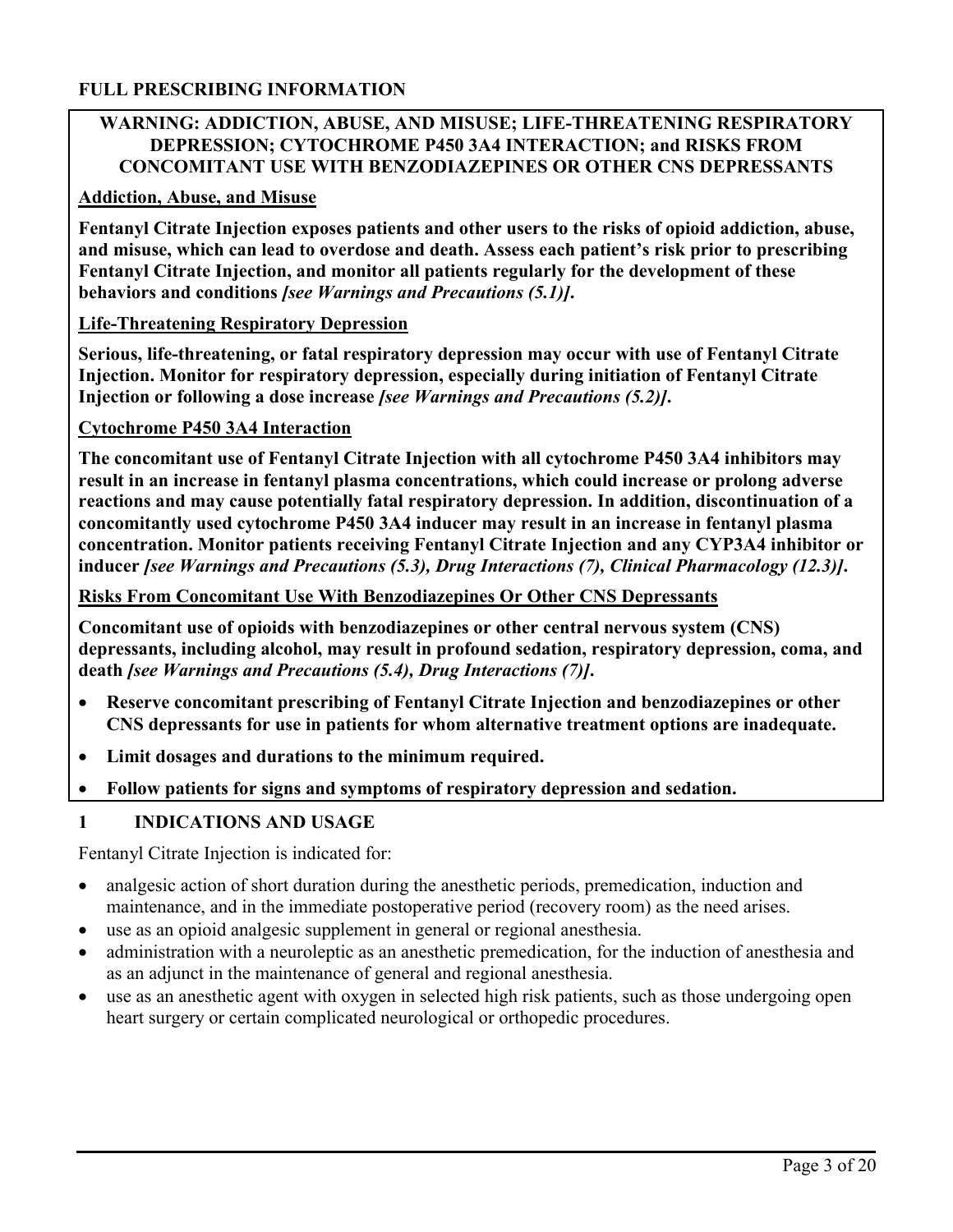## **2 DOSAGE AND ADMINISTRATION**

#### **2.1 Important Dosage and Administration Instructions**

Fentanyl Citrate Injection should be administered only by persons specifically trained in the use of intravenous anesthetics and management of the respiratory effects of potent opioids.

- Ensure that an opioid antagonist, resuscitative and intubation equipment, and oxygen are readily available.
- Individualize dosage based on factors such as age, body weight, physical status, underlying pathological condition, use of other drugs, type of anesthesia to be used, and the surgical procedure involved.
- Monitor vital signs routinely.

As with other potent opioids, the respiratory depressant effect of fentanyl may persist longer than the measured analgesic effect. The total dose of all opioid agonists administered should be considered by the practitioner before ordering opioid analgesics during recovery from anesthesia.

If Fentanyl Citrate Injection is administered with a CNS depressant, become familiar with the properties of each drug, particularly each product's duration of action. In addition, when such a combination is used, fluids and other countermeasures to manage hypotension should be available *[see Warnings and Precautions (5.4)]*.

Inspect parenteral drug products visually for particulate matter and discoloration prior to administration, whenever solution and container permit.

#### **2.2 Dosage**

50 mcg =  $0.05$  mg = 1 mL

Premedication in Adults

50 to 100 mcg (0.05 to 0.1 mg) (1 to 2 mL) may be administered intramuscularly 30 to 60 minutes prior to surgery.

Adjunct to General Anesthesia

See Dosage Range Charts below.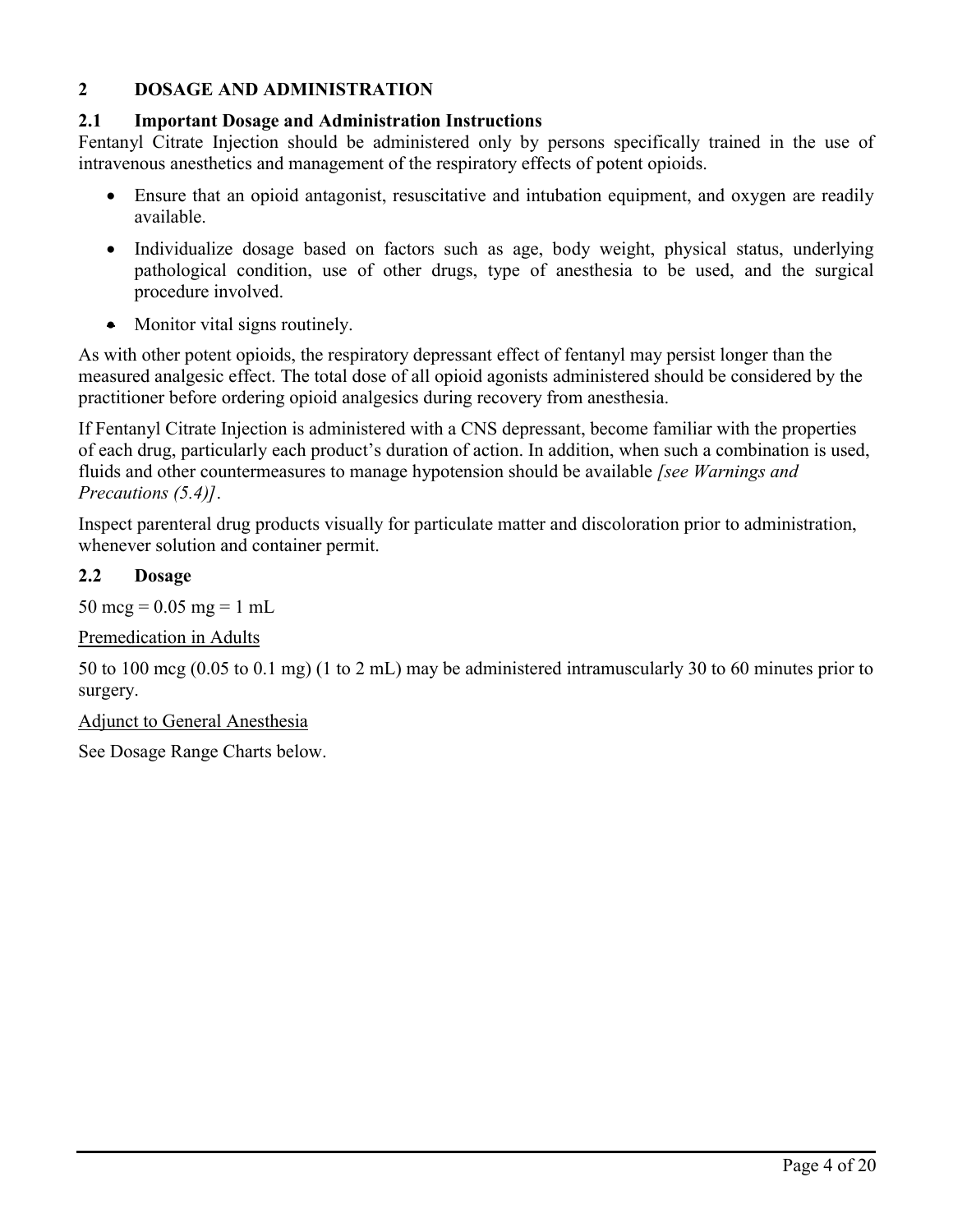#### **Table 1: Dosage Range Chart**

| <b>TOTAL DOSAGE</b> (expressed as fentanyl base) |                                          |                                      |  |
|--------------------------------------------------|------------------------------------------|--------------------------------------|--|
| Low Dose -                                       | <b>Moderate Dose -</b>                   | High Dose -                          |  |
| $2 \text{~mag/kg}$                               | $2-20$ mcg/kg                            | $20 - 50$ mcg/kg                     |  |
| $(0.002 \text{ mg/kg})$                          | $(0.002 - 0.02 \text{ mg/kg})$           | $(0.02 - 0.05 \text{ mg/kg})$        |  |
| $(0.04 \text{ mL/kg})$ .                         | $(0.04 - 0.4$ mL/kg).                    | $(0.4-1$ mL/kg).                     |  |
| For use in minor, but painful,                   | For use in major surgical procedures,    | For open heart surgery and certain   |  |
| surgical procedures. May also                    | in addition to adequate analgesia, may   | more complicated neurosurgical       |  |
| provide some pain relief in the                  | abolish some of the stress response.     | and orthopedic procedures where      |  |
| immediate postoperative period.                  | Expect respiratory depression requiring  | surgery is more prolonged, and the   |  |
|                                                  | artificial ventilation during anesthesia | stress response to surgery would be  |  |
|                                                  | and careful observation of ventilation   | detrimental to the wellbeing of the  |  |
|                                                  | postoperatively is essential.            | patient. In conjunction with nitrous |  |
|                                                  |                                          | oxide/oxygen has been shown to       |  |
|                                                  |                                          | attenuate the stress response as     |  |
|                                                  |                                          | defined by increased levels of       |  |
|                                                  |                                          | circulating growth hormone,          |  |
|                                                  |                                          | catecholamine, ADH and prolactin.    |  |
|                                                  |                                          | Expect the need for postoperative    |  |
|                                                  |                                          | ventilation and observation are      |  |
|                                                  |                                          | essential due to extended            |  |
|                                                  |                                          | postoperative respiratory            |  |
|                                                  |                                          | depression.                          |  |

| <b>MAINTENANCE DOSE</b> (expressed as fentanyl base) |                                                                                       |                                                             |  |
|------------------------------------------------------|---------------------------------------------------------------------------------------|-------------------------------------------------------------|--|
| Low Dose $-$                                         | <b>Moderate Dose -</b>                                                                | High Dose -                                                 |  |
| $2 \text{~mag/kg}$                                   | $2-20$ mcg/kg                                                                         | $20 - 50$ mcg/kg                                            |  |
| $(0.002 \text{ mg/kg})$                              | $(0.002 - 0.02 \text{ mg/kg})$                                                        | $(0.02 - 0.05 \text{ mg/kg})$                               |  |
| $(0.04 \text{ mL/kg})$ .                             | $(0.04 - 0.4$ mL/kg).                                                                 | $(0.4-1 \text{ mL/kg})$ .                                   |  |
| Additional dosages are                               | 25 to 100 mcg $(0.025 \text{ to } 0.1 \text{ mg})$ $(0.5 \text{ to } 0.1 \text{ mg})$ | Maintenance dosage [ranging from                            |  |
| infrequently needed in these minor                   | $2$ mL)                                                                               | $25 \text{ mcg} (0.025 \text{ mg}) (0.5 \text{ mL})$ to one |  |
| procedures.                                          | Administer intravenously or                                                           | half the initial loading dose] as                           |  |
|                                                      | intramuscularly as needed when                                                        | needed based on vital signs changes                         |  |
|                                                      | movement and/or changes in vital signs                                                | indicative of stress and lightening of                      |  |
|                                                      | indicate surgical stress or lightening of                                             | analgesia. Individualize dosage                             |  |
|                                                      | analgesia.                                                                            | especially if the anticipated                               |  |
|                                                      |                                                                                       | remaining operative time is short.                          |  |
|                                                      |                                                                                       |                                                             |  |
|                                                      |                                                                                       |                                                             |  |

#### Adjunct to Regional Anesthesia

50 to 100 mcg (0.05 to 0.1 mg) (1 to 2 mL) may be administered intramuscularly or slowly intravenously, over one to two minutes, when additional analgesia is required.

#### Postoperatively (recovery room)

50 to 100 mcg (0.05 to 0.1 mg) (1 to 2 mL) may be administered intramuscularly for the control of pain, tachypnea and emergence delirium. The dose may be repeated in one to two hours as needed.

## For Induction and Maintenance in Children 2 to 12 Years of Age

A reduced dose as low as 2 to 3 mcg/kg is recommended.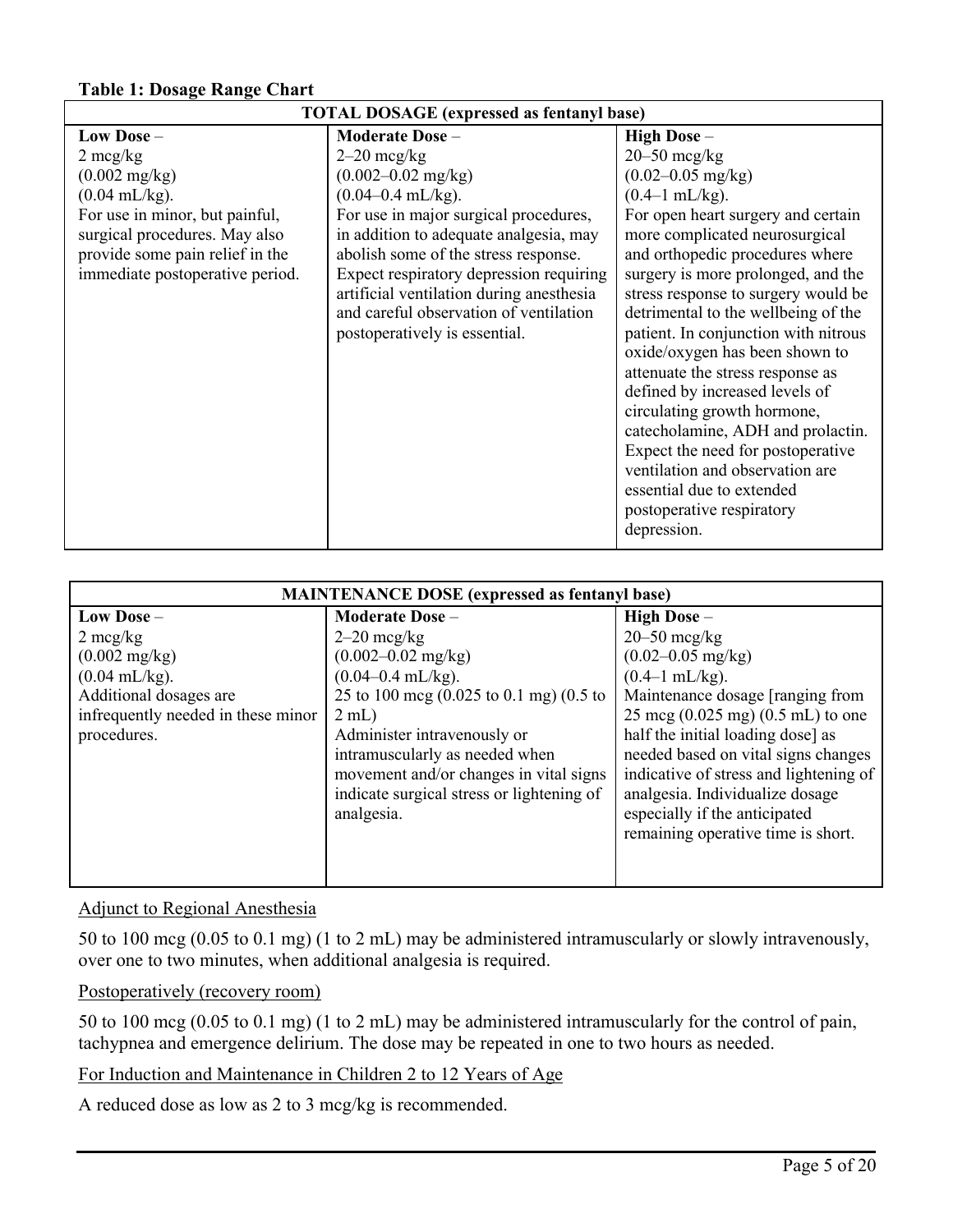## As a General Anesthetic

As a technique to attenuate the responses to surgical stress without the use of additional anesthetic agents, doses of 50 to 100 mcg/kg (0.05 to 0.1 mg/kg) (1 to 2 mL/kg) may be administered with oxygen and a muscle relaxant. In certain cases, doses up to 150 mcg/kg (0.15 mg/kg) (3 mL/kg) may be necessary to produce this anesthetic effect. It has been used for open heart surgery and certain other major surgical procedures in patients for whom protection of the myocardium from excess oxygen demand is particularly indicated, and for certain complicated neurological and orthopedic procedures.

## **3 DOSAGE FORMS AND STRENGTHS**

- Injection: 50 mcg  $(0.05 \text{ mg})/\text{mL}$  in single-dose Fliptop vial.
- Injection: 50 mcg  $(0.05 \text{ mg})/\text{mL}$  in single-dose ampule.

## **4 CONTRAINDICATIONS**

Fentanyl Citrate Injection is contraindicated in patients with:

Hypersensitivity to fentanyl (e.g., anaphylaxis) *[see Adverse Reactions (6)].*

## **5 WARNINGS AND PRECAUTIONS**

### **5.1 Addiction, Abuse, and Misuse**

Fentanyl Citrate Injection contains fentanyl, a Schedule CII controlled substance. As an opioid, Fentanyl Citrate Injection exposes users to the risks of addiction, abuse, and misuse *[see Drug Abuse and Dependence (9)].*

Opioids are sought by drug abusers and people with addiction disorders and are subject to criminal diversion. Consider these risks when handling Fentanyl Citrate Injection. Strategies to reduce these risks include proper product storage and control practices for a C-II drug. Contact local state professional licensing board or state controlled substances authority for information on how to prevent and detect abuse or diversion of this product.

### **5.2 Life-Threatening Respiratory Depression**

Serious, life-threatening, or fatal respiratory depression has been reported with the use of opioids, even when used as recommended. Respiratory depression, if not immediately recognized and treated, may lead to respiratory arrest and death. Adequate facilities should be available for postoperative monitoring and ventilation of patients administered anesthetic doses of Fentanyl Citrate Injection. It is essential that these facilities be fully equipped to handle all degrees of respiratory depression. Management of respiratory depression may include close observation, supportive measures, and use of opioid antagonists, depending on the patient's clinical status *[see Overdosage (10)]*. Carbon dioxide (CO<sub>2</sub>) retention from opioid-induced respiratory depression can exacerbate the sedating effects of opioids.

To reduce the risk of respiratory depression, proper dosing and titration of Fentanyl Citrate Injection are essential *[see Dosage and Administration (2)]*. As with other potent opioids, the respiratory depressant effect of fentanyl may persist longer that the measured analgesic effect. The total dose of all opioid agonists administered should be considered by the practitioner before ordering opioid analgesics during recovery from anesthesia.

Certain forms of conduction anesthesia, such as spinal anesthesia and some peridural anesthetics, can alter respiration by blocking intercostal nerves. Through other mechanisms *[see Clinical Pharmacology (12.2)]* Fentanyl Citrate Injection can also alter respiration. Therefore, when Fentanyl Citrate Injection is used to supplement these forms of anesthesia, the anesthetist should be familiar with the physiological alterations involved, and be prepared to manage them in the patients selected for these forms of anesthesia.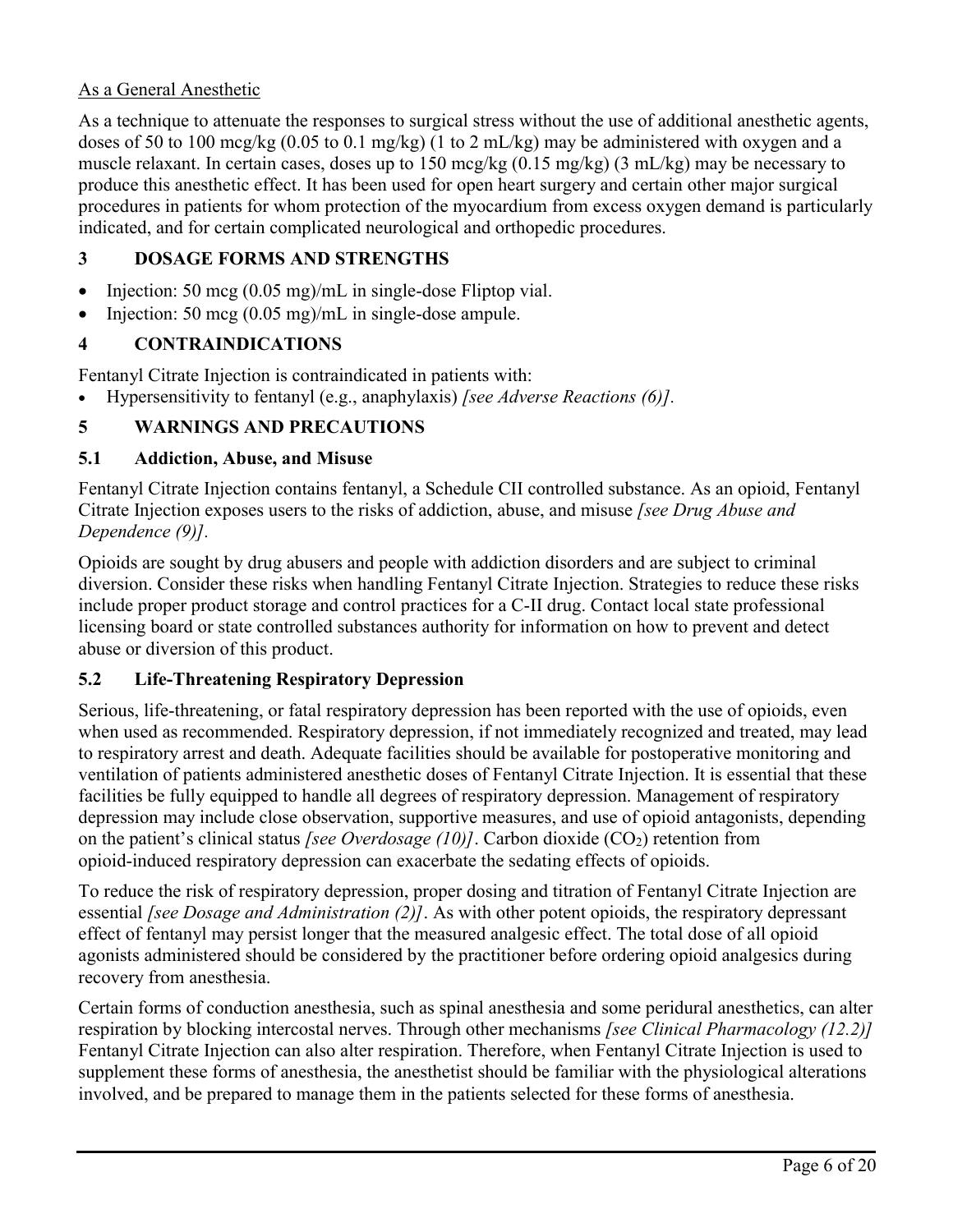Patients with significant chronic obstructive pulmonary disease or cor pulmonale, and those with a substantially decreased respiratory reserve, hypoxia, hypercapnia, or pre-existing respiratory depression are at increased risk of decreased respiratory drive including apnea, even at recommended dosages of Fentanyl Citrate Injection. Elderly, cachectic, or debilitated patients may have altered pharmacokinetics or altered clearance compared to younger, healthier patients resulting in greater risk for respiratory depression.

Monitor such patients closely including vital signs, particularly when initiating and titrating Fentanyl Citrate Injection and when Fentanyl Citrate Injection is given concomitantly with other drugs that depress respiration. To reduce the risk of respiratory depression, proper dosing and titration of Fentanyl Citrate Injection are essential *[see Dosage and Administration (2)].*

Opioids can cause sleep-related breathing disorders including central sleep apnea (CSA) and sleep-related hypoxemia. Opioid use increases the risk of CSA in a dose-dependent fashion. In patients who present with CSA, consider decreasing the opioid dosage using best practices for opioid taper *[see Dosage and Administration (2.1)].*

## **5.3 Risks of Concomitant Use or Discontinuation of Cytochrome P450 3A4 Inhibitors and Inducers**

Concomitant use of Fentanyl Citrate Injection with a CYP3A4 inhibitor, such as macrolide antibiotics (e.g., erythromycin), azole-antifungal agents (e.g., ketoconazole), and protease inhibitors (e.g., ritonavir), may increase plasma concentrations of fentanyl and prolong opioid adverse reactions, which may exacerbate respiratory depression *[see Warnings and Precautions (5.2)]*, particularly when an inhibitor is added after a stable dose of Fentanyl Citrate Injection is achieved*.* Similarly, discontinuation of a CYP3A4 inducer, such as rifampin, carbamazepine, and phenytoin, in Fentanyl Citrate Injection-treated patients may increase fentanyl plasma concentrations and prolong opioid adverse reactions. When using Fentanyl Citrate Injection with CYP3A4 inhibitors or discontinuing CYP3A4 inducers in Fentanyl Citrate Injection-treated patients, monitor patients closely at frequent intervals and consider dosage reduction of Fentanyl Citrate Injection *[see Dosage and Administration (2.1), Drug Interactions (7)].*

Concomitant use of Fentanyl Citrate Injection with CYP3A4 inducers, or discontinuation of a CYP3A4 inhibitor, could result in lower than expected fentanyl plasma concentrations and decrease efficacy. When using Fentanyl Citrate Injection with CYP3A4 inducers or discontinuation of a CYP3A4 inhibitor, monitor patients closely at frequent intervals and consider increasing the fentanyl dosage. *[see Dosage and Administration (2.1), Drug Interactions (7)]*.

# **5.4 Risks from Concomitant Use with Benzodiazepines or Other Central Nervous System Depressants**

When benzodiazepines or other CNS depressants are used with Fentanyl Citrate Injection, pulmonary arterial pressure may be decreased. This fact should be considered by those who conduct diagnostic and surgical procedures where interpretation of pulmonary arterial pressure measurements might determine final management of the patient. When high dose or anesthetic dosages of Fentanyl Citrate Injection are employed, even relatively small dosages of diazepam may cause cardiovascular depression.

When Fentanyl Citrate Injection is used with CNS depressants, hypotension can occur. If it occurs, consider the possibility of hypovolemia and manage with appropriate parenteral fluid therapy. When operative conditions permit, consider repositioning the patient to improve venous return to the heart. Exercise care in moving and repositioning of patients because of the possibility of orthostatic hypotension. If volume expansion with fluids plus other countermeasures do not correct hypotension, consider administration of pressor agents other than epinephrine. Epinephrine may paradoxically decrease blood pressure in patients treated with a neuroleptic that blocks alpha adrenergic activity.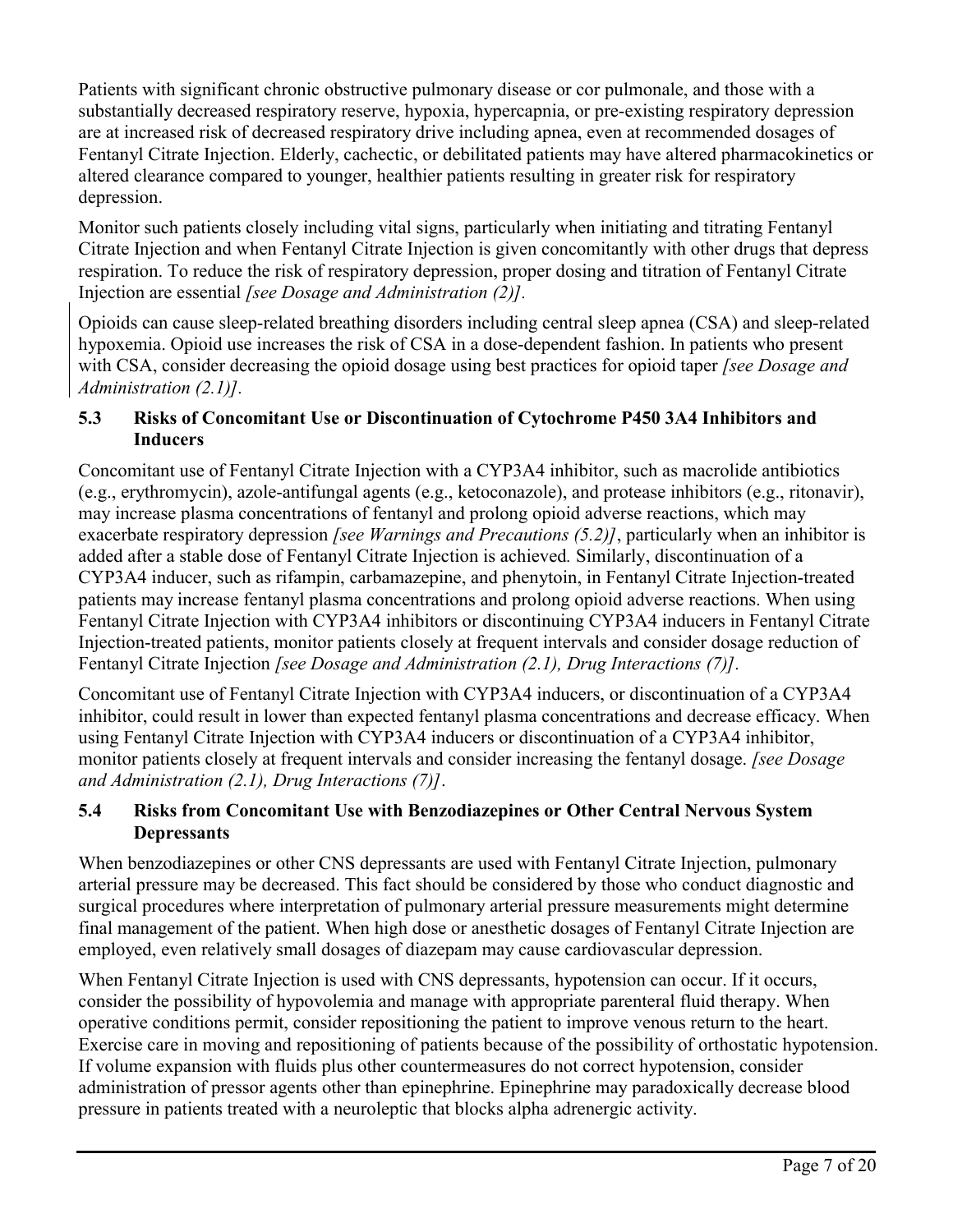Profound sedation, respiratory depression, coma, and death may result from the concomitant use of Fentanyl Citrate Injection with benzodiazepines or other CNS depressants (e.g., non-benzodiazepine sedatives/hypnotics, anxiolytics, tranquilizers, muscle relaxants, general anesthetics, antipsychotics, other opioids, alcohol).

If the decision is made to manage postoperative pain with Fentanyl Citrate Injection concomitantly with a benzodiazepine or other CNS depressant, start dosing with the lowest effective dosage and titrate based on clinical response. Follow patients closely for signs and symptoms of respiratory depression, sedation, and hypotension. Fluids or other measures to counter hypotension should be available. *[see Drug Interactions (7)]*.

# **5.5 Risks of Muscle Rigidity and Skeletal Muscle Movement**

Fentanyl Citrate Injection may cause muscle rigidity, particularly involving the muscles of respiration. The incidence and severity of muscle rigidity is dose related. These effects are related to the dose and speed of injection. Skeletal muscle rigidity also has been reported to occur or recur infrequently in the extended postoperative period usually following high dose administration. In addition, skeletal muscle movements of various groups in the extremities, neck, and external eye have been reported during induction of anesthesia with Fentanyl Citrate Injection; these reported movements have, on rare occasions, been strong enough to pose patient management problems.

These effects are related to the dose and speed of injection and its incidence can be reduced by: 1) administration of up to 1/4 of the full paralyzing dose of a non-depolarizing neuromuscular blocking agent just prior to administration of Fentanyl Citrate Injection; 2) administration of a full paralyzing dose of a neuromuscular blocking agent following loss of eyelash reflex when Fentanyl Citrate Injection is used in anesthetic doses titrated by slow intravenous infusion; or, 3) simultaneous administration of Fentanyl Citrate Injection and a full paralyzing dose of a neuromuscular blocking agent when Fentanyl Citrate Injection is used in rapidly administered anesthetic dosages. The neuromuscular blocking agent used should be compatible with the patient's cardiovascular status.

## **5.6 Severe Cardiovascular Depression**

Fentanyl Citrate Injection may cause severe bradycardia, severe hypotension including orthostatic hypotension, and syncope. There is increased risk in patients whose ability to maintain blood pressure has already been compromised by a reduced blood volume or concurrent administration of certain CNS depressant drugs (e.g., phenothiazines or general anesthetics) *[see Drug Interactions (7)]*. In patients with circulatory shock, Fentanyl Citrate Injection may cause vasodilation that can further reduce cardiac output and blood pressure. Monitor these patients for signs of hypotension after initiating or titrating the dosage of Fentanyl Citrate Injection.

## **5.7 Serotonin Syndrome with Concomitant Use of Serotonergic Drugs**

Cases of serotonin syndrome, a potentially life-threatening condition, have been reported during concomitant use of fentanyl with serotonergic drugs. Serotonergic drugs include selective serotonin reuptake inhibitors (SSRIs), serotonin and norepinephrine reuptake inhibitors (SNRIs), tricyclic antidepressants (TCAs), triptans, 5-HT3 receptor antagonists, drugs that affect the serotonergic neurotransmitter system (e.g., mirtazapine, trazodone, tramadol), certain muscle relaxants (i.e., cyclobenzaprine, metaxalone), and drugs that impair metabolism of serotonin (including MAO inhibitors, both those intended to treat psychiatric disorders and also others, such as linezolid and intravenous methylene blue) *[see Drug Interactions (7)]*. This may occur within the recommended dosage range.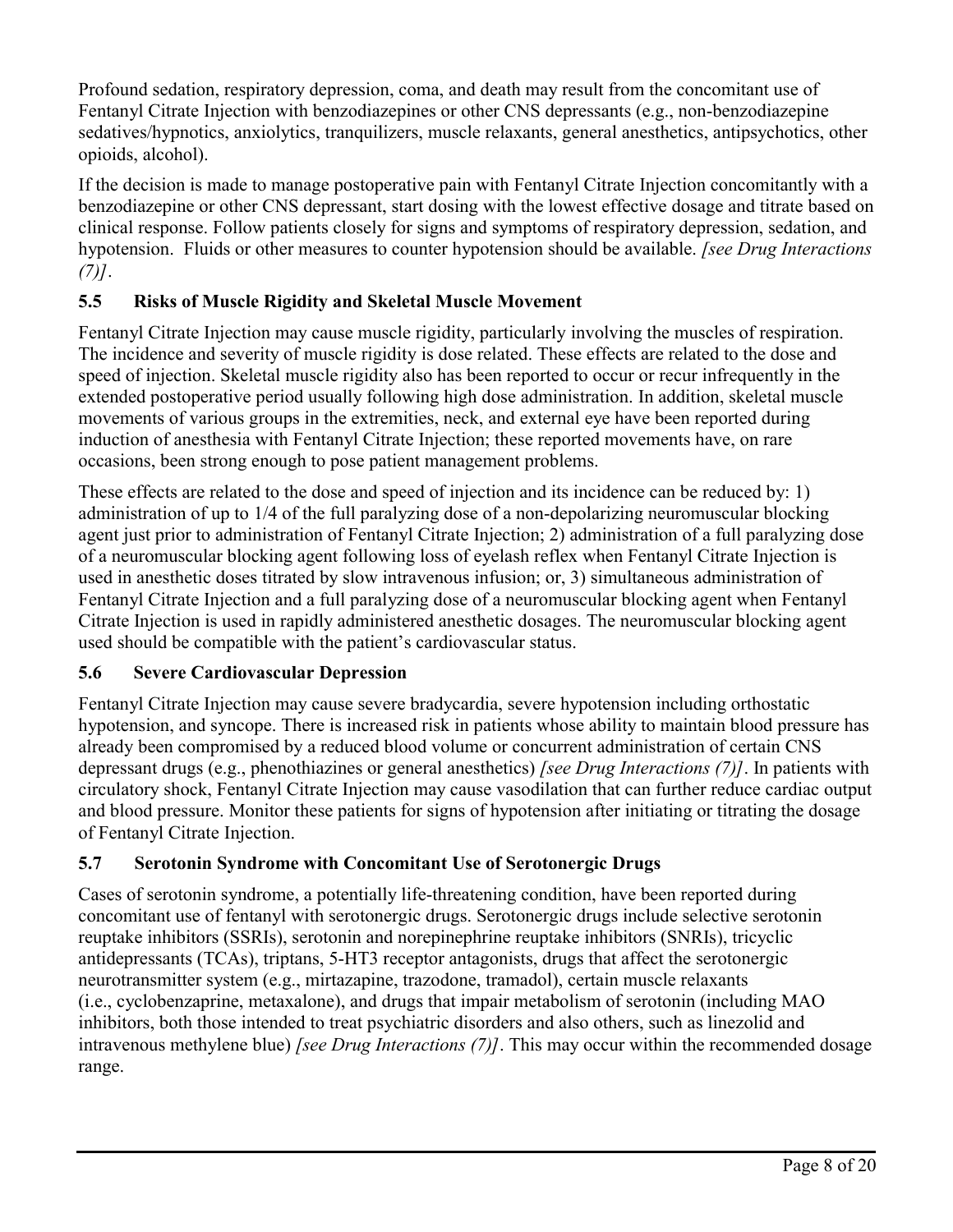Serotonin syndrome symptoms may include mental status changes (e.g., agitation, hallucinations, coma), autonomic instability (e.g., tachycardia, labile blood pressure, hyperthermia), neuromuscular aberrations (e.g., hyperreflexia, incoordination, rigidity), and/or gastrointestinal symptoms (e.g., nausea, vomiting, diarrhea). The onset of symptoms generally occurs within several hours to a few days of concomitant use, but may occur later than that. Discontinue Fentanyl Citrate Injection if serotonin syndrome is suspected.

# **5.8 Adrenal Insufficiency**

Cases of adrenal insufficiency have been reported with opioid use, more often following greater than one month of use. Presentation of adrenal insufficiency may include non-specific symptoms and signs including nausea, vomiting, anorexia, fatigue, weakness, dizziness, and low blood pressure. If adrenal insufficiency is suspected, confirm the diagnosis with diagnostic testing as soon as possible. If adrenal insufficiency is diagnosed, treat with physiologic replacement doses of corticosteroids. Wean the patient off of the opioid to allow adrenal function to recover and continue corticosteroid treatment until adrenal function recovers. Other opioids may be tried as some cases reported use of a different opioid without recurrence of adrenal insufficiency. The information available does not identify any particular opioids as being more likely to be associated with adrenal insufficiency.

# **5.9 Risks of Use in Patients with Increased Intracranial Pressure, Brain Tumors, or Head Injury**

In patients who may be susceptible to the intracranial effects of  $CO<sub>2</sub>$  retention (e.g., those with evidence of increased intracranial pressure or brain tumors), Fentanyl Citrate Injection may reduce respiratory drive, and the resultant CO<sub>2</sub> retention can further increase intracranial pressure. Monitor such patients for signs of increasing intracranial pressure.

# **5.10 Risks of Use in Patients with Gastrointestinal Conditions**

Fentanyl may cause spasm of the sphincter of Oddi. Opioids may cause increases in serum amylase. Monitor patients with biliary tract disease, including acute pancreatitis for worsening symptoms.

## **5.11 Increased Risk of Seizures in Patients with Seizure Disorders**

Fentanyl may increase the frequency of seizures in patients with seizure disorders, and may increase the risk of seizures occurring in other clinical settings associated with seizures. Monitor patients with a history of seizure disorders for worsened seizure control during Fentanyl Citrate Injection therapy.

# **5.12 Risks of Driving and Operating Machinery**

Fentanyl may impair the mental or physical abilities needed to perform potentially hazardous activities such as driving a car or operating machinery. Warn patients not to drive or operate dangerous machinery after Fentanyl Citrate Injection administration.

## **5.13 Risks due to Interaction with Neuroleptic Agents**

Many neuroleptic agents have been associated with QT prolongation, torsades de pointes, and cardiac arrest. Administer neuroleptic agents with extreme caution in the presence of risk factors for development of prolonged QT syndrome and torsades de pointes, such as: 1) clinically significant bradycardia (less than 50 bpm), 2) any clinically significant cardiac disease, including baseline prolonged QT interval, 3) treatment with Class 1 and Class III antiarrhythmics, 4) treatment with monoamine oxidase inhibitors (MAOI's), 5) concomitant treatment with other drug products known to prolong the QT interval and 6) electrolyte imbalance, in particular hypokalemia and hypomagnesemia, or concomitant treatment with drugs (e.g. diuretics) that may cause electrolyte imbalance.

Elevated blood pressure, with and without pre-existing hypertension, has been reported following administration of Fentanyl Citrate Injection combined with a neuroleptic. This might be due to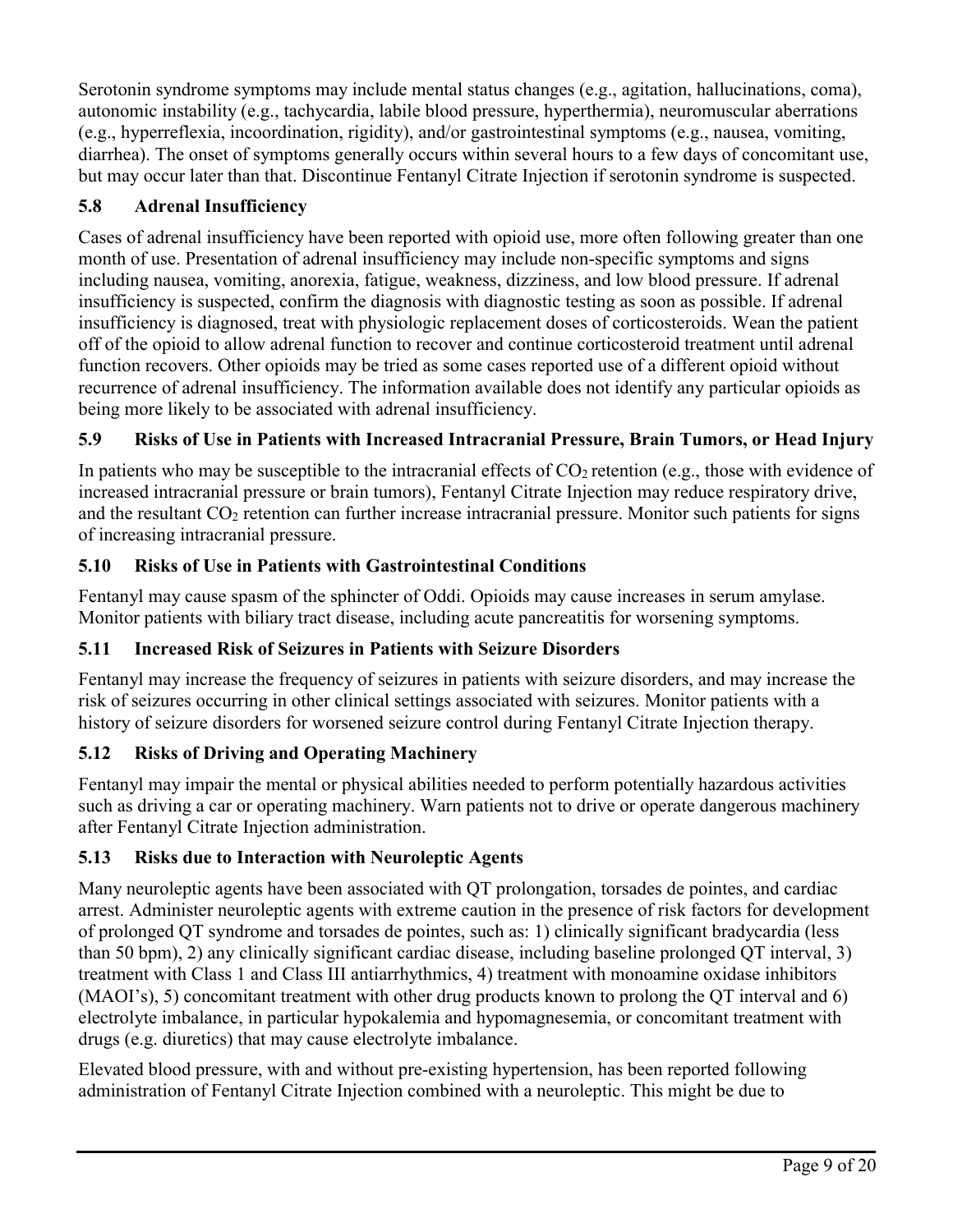unexplained alterations in sympathetic activity following large doses; however, it is also frequently attributed to anesthetic and surgical stimulation during light anesthesia.

ECG monitoring is indicated when a neuroleptic agent is used in conjunction with Fentanyl Citrate Injection as an anesthetic premedication, for the induction of anesthesia, or as an adjunct in the maintenance of general or regional anesthesia.

When Fentanyl Citrate Injection is used with a neuroleptic and an EEG is used for postoperative monitoring, the EEG pattern may return to normal slowly.

# **6 ADVERSE REACTIONS**

The following serious adverse reactions are described, or described in greater detail, in other sections:

- Addiction, Abuse, and Misuse *[see Warnings and Precautions (5.1)]*
- Life-Threatening Respiratory Depression *[see Warnings and Precautions (5.2)]*
- Interactions with Benzodiazepines or Other CNS Depressants *[see Warnings and Precautions (5.4)]*
- Serotonin Syndrome *[see Warnings and Precautions (5.7)]*
- Severe Cardiovascular Depression *[see Warnings and Precautions (5.6)]*
- Gastrointestinal Adverse Reactions *[see Warnings and Precautions (5.10)]*
- Seizures *[see Warnings and Precautions (5.11)]*

The following adverse reactions associated with the use of fentanyl were identified in clinical studies or postmarketing reports. Because some of these reactions were reported voluntarily from a population of uncertain size, it is not always possible to reliably estimate their frequency or establish a causal relationship to drug exposure.

As with other opioid agonists, the most common serious adverse reactions reported to occur with fentanyl are respiratory depression, apnea, rigidity, and bradycardia; if these remain untreated, respiratory arrest, circulatory depression or cardiac arrest could occur. Other adverse reactions that have been reported are hypertension, hypotension, dizziness, blurred vision, nausea, emesis, diaphoresis, pruritus, urticarial, laryngospasm, and anaphylaxis.

It has been reported that secondary rebound respiratory depression may occasionally occur postoperatively.

When a tranquilizer is used with fentanyl, the following adverse reactions can occur: chills and/or shivering, restlessness, and postoperative hallucinatory episodes (sometimes associated with transient periods of mental depression); extrapyramidal symptoms (dystonia, akathisia, and oculogyric crisis) have been observed up to 24 hours postoperatively. When they occur, extrapyramidal symptoms can usually be controlled with anti-parkinson agents. Postoperative drowsiness is also frequently reported following the use of neuroleptics with Fentanyl Citrate Injection.

Cases of cardiac dysrhythmias, cardiac arrest, and death have been reported following the use of Fentanyl Citrate Injection with a neuroleptic agent.

Serotonin syndrome: Cases of serotonin syndrome, a potentially life-threatening condition, have been reported during concomitant use of opioids with serotonergic drugs.

Adrenal insufficiency: Cases of adrenal insufficiency have been reported with opioid use, more often following greater than one month of use.

Anaphylaxis: Anaphylaxis has been reported with ingredients contained in Fentanyl Citrate Injection.

Androgen deficiency: Cases of androgen deficiency have occurred with chronic use of opioids *[see Clinical Pharmacology (12.2)]*.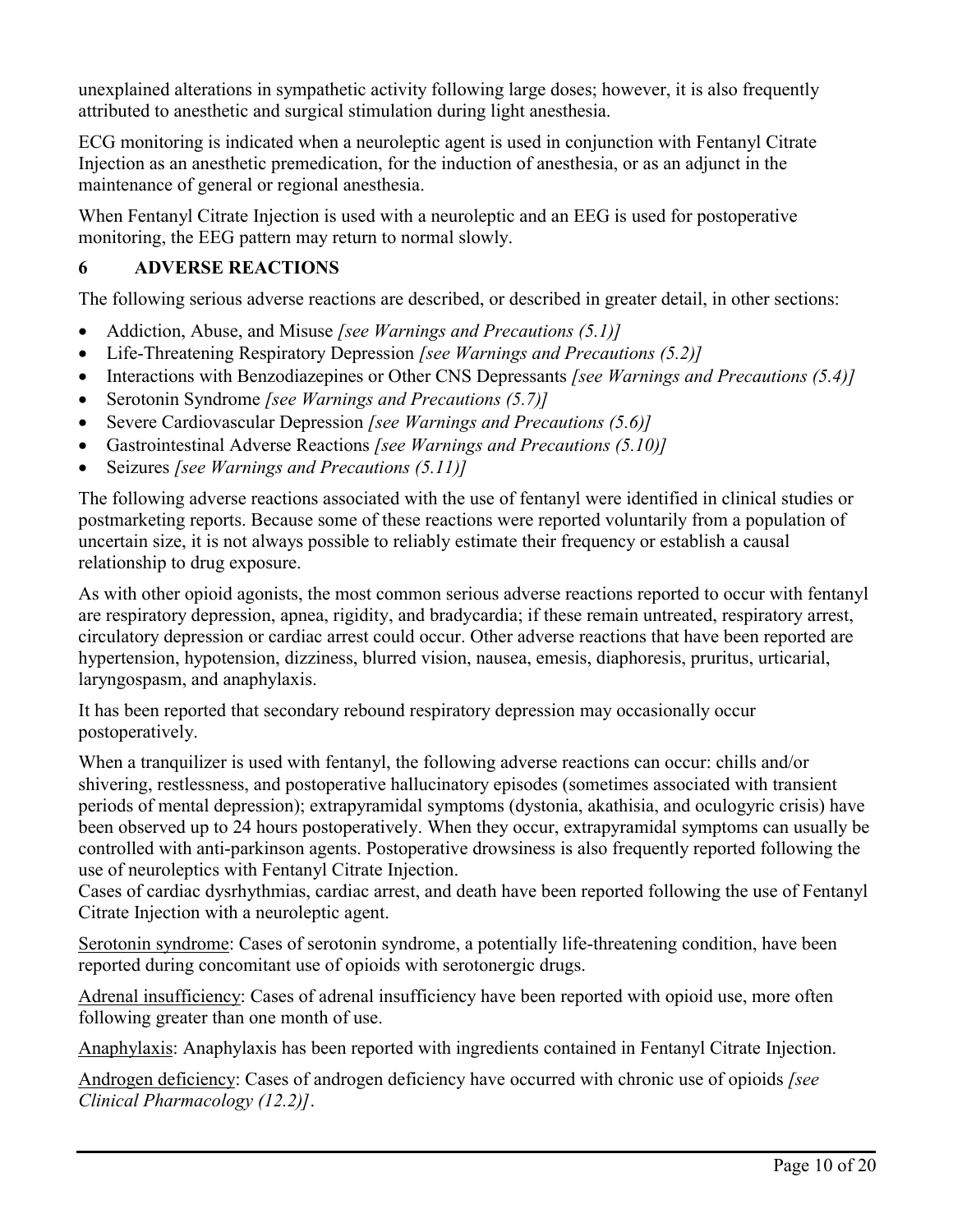# **7 DRUG INTERACTIONS**

Table 2 includes clinically significant drug interactions with Fentanyl Citrate Injection.

| <b>Inhibitors of CYP3A4</b> |                                                                                                                                                                                                                                                                                                                                                                                                                    |  |
|-----------------------------|--------------------------------------------------------------------------------------------------------------------------------------------------------------------------------------------------------------------------------------------------------------------------------------------------------------------------------------------------------------------------------------------------------------------|--|
| Clinical Impact:            | The concomitant use of Fentanyl Citrate Injection and CYP3A4 inhibitors can<br>increase the plasma concentration of fentanyl, resulting in increased or prolonged<br>opioid effects, particularly when an inhibitor is added after a stable dose of<br>Fentanyl Citrate Injection is achieved [see Warnings and Precautions (5.3)].                                                                                |  |
|                             | After stopping a CYP3A4 inhibitor, as the effects of the inhibitor decline, the<br>fentanyl plasma concentration will decrease [see Clinical Pharmacology (12.3)],<br>resulting in decreased opioid efficacy or a withdrawal syndrome in patients who<br>had developed physical dependence to fentanyl.                                                                                                            |  |
| Intervention:               | If concomitant use is necessary, consider dosage reduction of Fentanyl Citrate<br>Injection until stable drug effects are achieved [see Dosage and Administration<br>(2)]. Monitor patients for respiratory depression and sedation at frequent<br>intervals.                                                                                                                                                      |  |
|                             | If a CYP3A4 inhibitor is discontinued, consider increasing the Fentanyl Citrate<br>Injection dosage until stable drug effects are achieved. Monitor for signs of<br>opioid withdrawal.                                                                                                                                                                                                                             |  |
| Examples:                   | Macrolide antibiotics (e.g., erythromycin), azole-antifungal agents (e.g.<br>ketoconazole), protease inhibitors (e.g., ritonavir), grapefruit juice.                                                                                                                                                                                                                                                               |  |
| <b>CYP3A4 Inducers</b>      |                                                                                                                                                                                                                                                                                                                                                                                                                    |  |
| Clinical Impact:            | The concomitant use of Fentanyl Citrate Injection and CYP3A4 inducers can<br>decrease the plasma concentration of fentanyl [see Clinical Pharmacology<br>$(12.3)$ ], resulting in decreased efficacy or onset of a withdrawal syndrome in<br>patients who have developed physical dependence to fentanyl [see Warnings and<br>Precautions (5.3).                                                                   |  |
|                             | After stopping a CYP3A4 inducer, as the effects of the inducer decline, the<br>fentanyl plasma concentration will increase [see Clinical Pharmacology (12.3)],<br>which could increase or prolong both the therapeutic effects and adverse<br>reactions, and may cause serious respiratory depression.                                                                                                             |  |
| Intervention:               | If concomitant use is necessary, consider increasing the Fentanyl Citrate<br>Injection dosage until stable drug effects are achieved. Monitor for signs of<br>opioid withdrawal. If a CYP3A4 inducer is discontinued, consider Fentanyl<br>Citrate Injection dosage reduction and monitor for signs of respiratory<br>depression.                                                                                  |  |
| <i>Examples:</i>            | Rifampin, carbamazepine, phenytoin                                                                                                                                                                                                                                                                                                                                                                                 |  |
|                             | Benzodiazepines and Other Central Nervous System (CNS) Depressants                                                                                                                                                                                                                                                                                                                                                 |  |
| Clinical Impact:            | The concomitant use of Fentanyl Citrate Injection with CNS depressants may<br>result in decreased pulmonary artery pressure and may cause hypotension. Even<br>small dosages of diazepam may cause cardiovascular depression when added to<br>high dose or anesthetic dosages of Fentanyl Citrate Injection. As postoperative<br>analgesia, concomitant use of Fentanyl Citrate Injection can increase the risk of |  |

# **Table 2: Clinically Significant Drug Interactions with Fentanyl Citrate Injection**

٦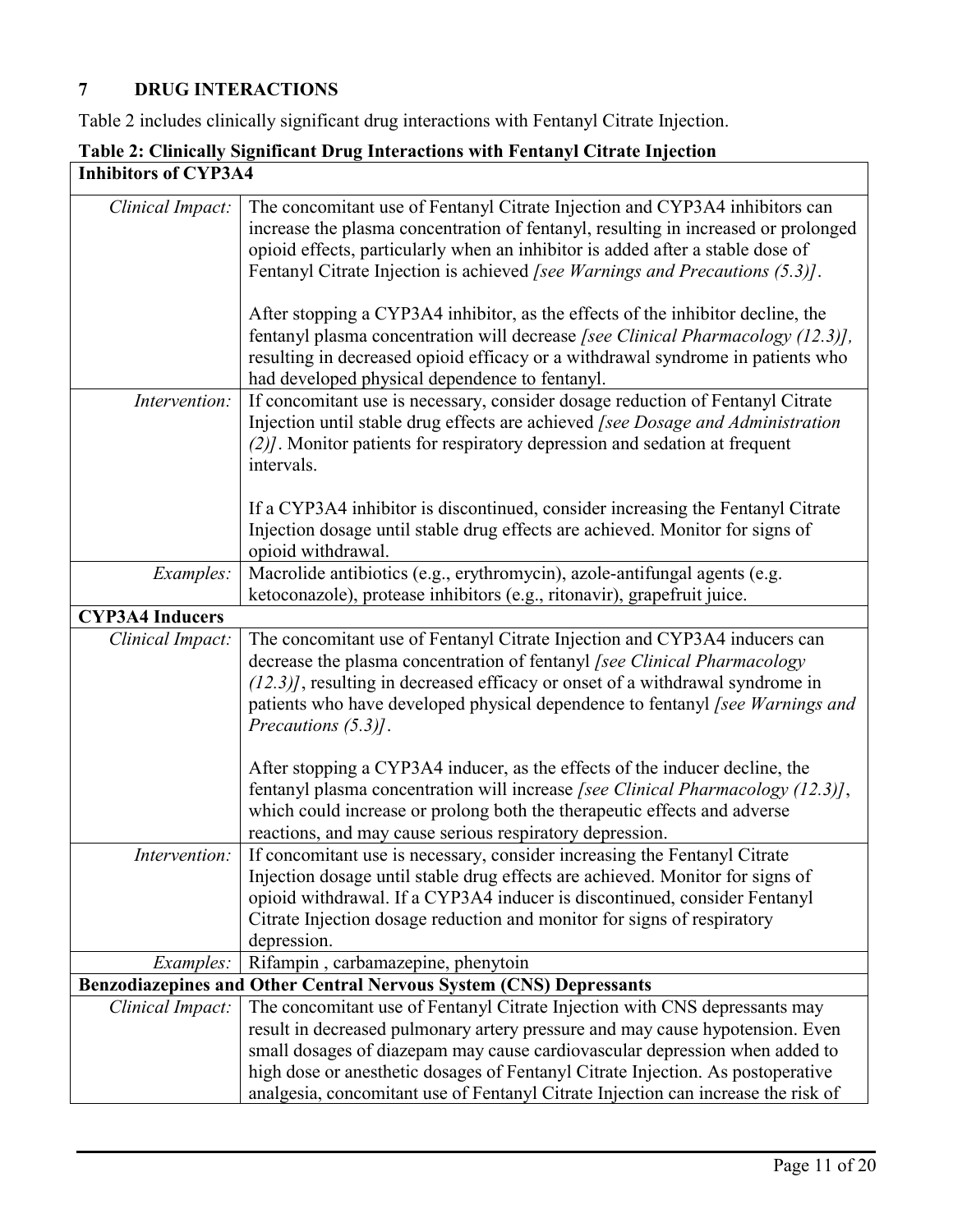|                                     | hypotension, respiratory depression, profound sedation, coma, and death.                                                                          |  |  |  |
|-------------------------------------|---------------------------------------------------------------------------------------------------------------------------------------------------|--|--|--|
| Intervention:                       | As postoperative analgesia, start with a lower dose of Fentanyl Citrate Injection                                                                 |  |  |  |
|                                     | and monitor patients for signs of respiratory depression, sedation, and                                                                           |  |  |  |
|                                     | hypotension. Fluids or other measures to counter hypotension should be                                                                            |  |  |  |
|                                     | available. [see Warnings and Precautions (5.4)].                                                                                                  |  |  |  |
| Examples:                           | Benzodiazepines and other sedatives/hypnotics, anxiolytics, tranquilizers, muscle                                                                 |  |  |  |
|                                     | relaxants, general anesthetics, antipsychotics, other opioids, alcohol.                                                                           |  |  |  |
| <b>Serotonergic Drugs</b>           |                                                                                                                                                   |  |  |  |
| Clinical Impact:                    | The concomitant use of opioids with other drugs that affect the serotonergic                                                                      |  |  |  |
|                                     | neurotransmitter system has resulted in serotonin syndrome [see Warnings and                                                                      |  |  |  |
|                                     | Precautions (5.7)].                                                                                                                               |  |  |  |
| Intervention:                       | If concomitant use is warranted, carefully observe the patient, particularly during                                                               |  |  |  |
|                                     | treatment initiation and dose adjustment. Discontinue Fentanyl Citrate Injection                                                                  |  |  |  |
|                                     | if serotonin syndrome is suspected.                                                                                                               |  |  |  |
| Examples:                           | Selective serotonin reuptake inhibitors (SSRIs), serotonin and norepinephrine                                                                     |  |  |  |
|                                     | reuptake inhibitors (SNRIs), tricyclic antidepressants (TCAs), triptans, 5-HT3                                                                    |  |  |  |
|                                     | receptor antagonists, drugs that effect the serotonin neurotransmitter system (e.g.,                                                              |  |  |  |
|                                     | mirtazapine, trazodone, tramadol), certain muscle relaxants                                                                                       |  |  |  |
|                                     | (i.e., cyclobenzaprine, metaxalone), monoamine oxidase (MAO) inhibitors (those                                                                    |  |  |  |
|                                     | intended to treat psychiatric disorders and also others, such as linezolid and                                                                    |  |  |  |
|                                     | intravenous methylene blue).                                                                                                                      |  |  |  |
| <b>Monoamine Oxidase Inhibitors</b> |                                                                                                                                                   |  |  |  |
| Clinical Impact:                    | MAOI interactions with opioids may manifest as serotonin syndrome [see                                                                            |  |  |  |
|                                     | Warnings and Precautions (5.7)] or opioid toxicity (e.g., respiratory depression,                                                                 |  |  |  |
|                                     | coma) [see Warnings and Precautions (5.2)]                                                                                                        |  |  |  |
| Intervention:                       | The use of Fentanyl Citrate Injection is not recommended for patients taking                                                                      |  |  |  |
|                                     | MAOIs or within 14 days of stopping such treatment.                                                                                               |  |  |  |
| Examples:                           | Phenelzine, tranylcypromine, linezolid                                                                                                            |  |  |  |
|                                     | Mixed Agonist/Antagonist and Partial Agonist Opioid Analgesics                                                                                    |  |  |  |
| Clinical Impact:                    | May reduce the analgesic effect of Fentanyl Citrate Injection and/or precipitate                                                                  |  |  |  |
|                                     | withdrawal symptoms.                                                                                                                              |  |  |  |
| Intervention:                       | Avoid concomitant use.                                                                                                                            |  |  |  |
| Examples:                           | Butorphanol, nalbuphine, pentazocine, buprenorphine.                                                                                              |  |  |  |
| <b>Muscle Relaxants</b>             |                                                                                                                                                   |  |  |  |
| Clinical Impact:                    | Fentanyl may enhance the neuromuscular blocking action of skeletal muscle<br>relaxants and produce an increased degree of respiratory depression. |  |  |  |
| Intervention:                       | Monitor patients for signs of respiratory depression that may be greater than                                                                     |  |  |  |
|                                     | otherwise expected and decrease the dosage of Fentanyl Citrate Injection and/or                                                                   |  |  |  |
|                                     | the muscle relaxant as necessary.                                                                                                                 |  |  |  |
| <b>Diuretics</b>                    |                                                                                                                                                   |  |  |  |
| Clinical Impact:                    | Opioids can reduce the efficacy of diuretics by inducing the release of                                                                           |  |  |  |
|                                     | antidiuretic hormone.                                                                                                                             |  |  |  |
| Intervention:                       | Monitor patients for signs of diminished diuresis and/or effects on blood pressure                                                                |  |  |  |
|                                     | and increase the dosage of the diuretic as needed.                                                                                                |  |  |  |
| <b>Anticholinergic Drugs</b>        |                                                                                                                                                   |  |  |  |
| Clinical Impact:                    | The concomitant use of anticholinergic drugs may increase risk of urinary                                                                         |  |  |  |
|                                     | retention and/or severe constipation, which may lead to paralytic ileus.                                                                          |  |  |  |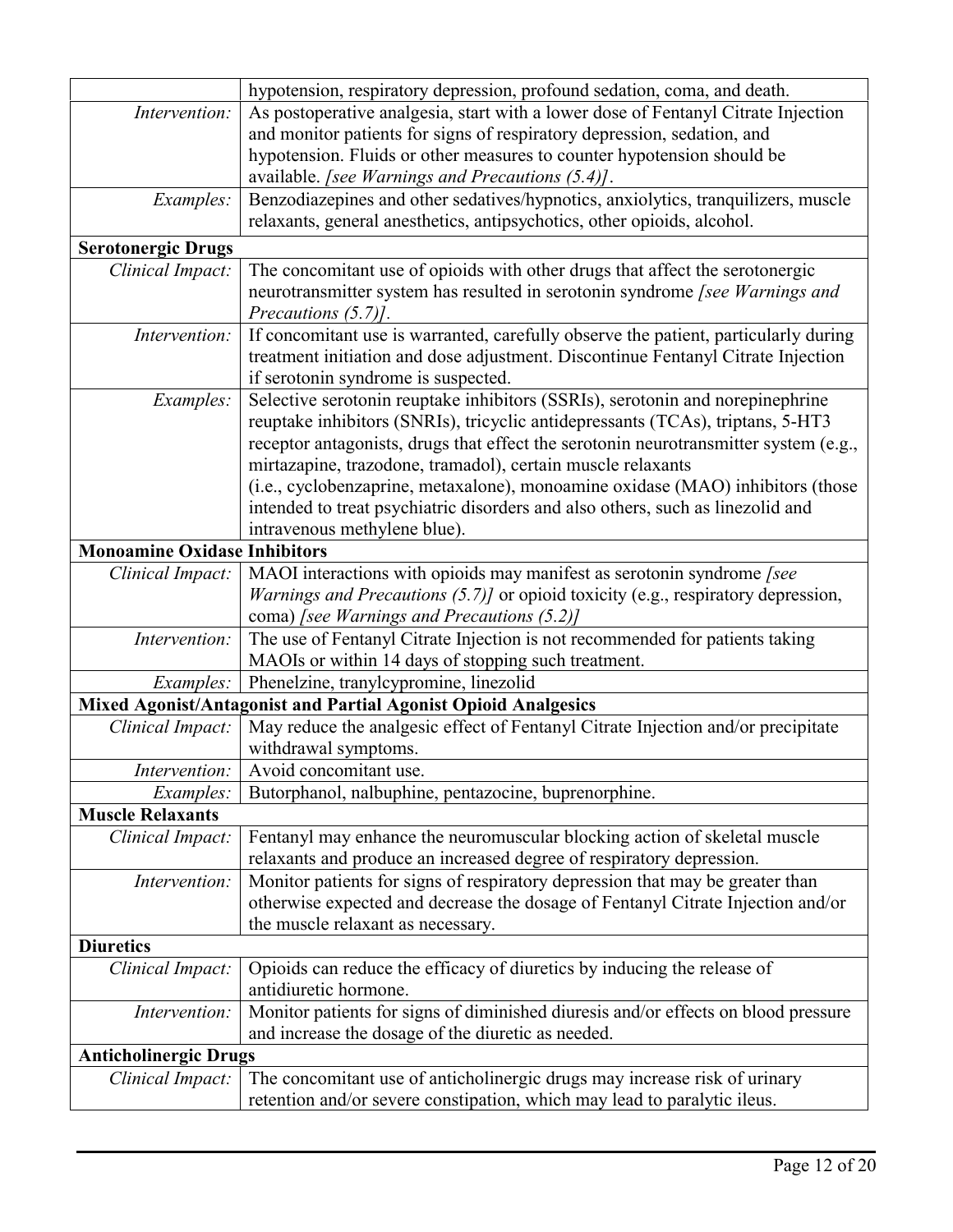| Intervention:        | Monitor patients for signs of urinary retention or reduced gastric motility when<br>Fentanyl Citrate Injection is used concomitantly with anticholinergic drugs. |
|----------------------|------------------------------------------------------------------------------------------------------------------------------------------------------------------|
| <b>Neuroleptics</b>  |                                                                                                                                                                  |
| Clinical Impact:     | Elevated blood pressure, with and without pre-existing hypertension, has been                                                                                    |
|                      | reported following administration of Fentanyl Citrate Injection combined with a                                                                                  |
|                      | neuroleptic [see Warnings and Precautions (5.13)].                                                                                                               |
| Intervention:        | ECG monitoring is indicated when a neuroleptic agent is used in conjunction                                                                                      |
|                      | with Fentanyl Citrate Injection as an anesthetic premedication, for the induction                                                                                |
|                      | of anesthesia, or as an adjunct in the maintenance of general or regional                                                                                        |
|                      | anesthesia.                                                                                                                                                      |
| <b>Nitrous oxide</b> |                                                                                                                                                                  |
| Clinical Impact:     | Nitrous oxide has been reported to produce cardiovascular depression when                                                                                        |
|                      | given with higher doses of Fentanyl Citrate Injection.                                                                                                           |
| Intervention:        | Monitor patients for signs of cardiovascular depression that may be greater than                                                                                 |
|                      | otherwise expected.                                                                                                                                              |

# **8 USE IN SPECIFIC POPULATIONS**

### **8.1 Pregnancy**

### Risk Summary

Prolonged use of opioid analgesics during pregnancy may cause neonatal opioid withdrawal syndrome. Available data with Fentanyl Citrate Injection in pregnant women are insufficient to inform a drug-associated risk for major birth defects and miscarriage.

In animal reproduction studies, fentanyl administration to pregnant rats during organogenesis was embryocidal at doses within the range of the human recommended dosing. No evidence of malformations was noted in animal studies completed to date [see Data].The estimated background risk of major birth defects and miscarriage for the indicated population is unknown. All pregnancies have a background risk of birth defect, loss, or other adverse outcomes.

In the U.S. general population, the estimated background risk of major birth defects and miscarriage in clinically recognized pregnancies is 2-4% and 15-20%, respectively.

#### Clinical Considerations

#### *Fetal/Neonatal Adverse Reactions*

Prolonged use of opioid analgesics during pregnancy for medical or nonmedical purposes can result in physical dependence in the neonate and neonatal opioid withdrawal syndrome shortly after birth.

Neonatal opioid withdrawal syndrome presents as irritability, hyperactivity and abnormal sleep pattern, high pitched cry, tremor, vomiting, diarrhea and failure to gain weight. The onset, duration, and severity of neonatal opioid withdrawal syndrome vary based on the specific opioid used, duration of use, timing and amount of last maternal use, and rate of elimination of the drug by the newborn. Observe newborns for symptoms of neonatal opioid withdrawal syndrome and manage accordingly.

### *Labor or Delivery*

Opioids cross the placenta and may produce respiratory depression and psycho-physiologic effects in neonates. An opioid antagonist, such as naloxone, must be available for reversal of opioid-induced respiratory depression in the neonate. Fentanyl Citrate Injection is not recommended for use in pregnant women during or immediately prior to labor, when other analgesic techniques are more appropriate. Opioid analgesics, including Fentanyl Citrate Injection, can prolong labor through actions which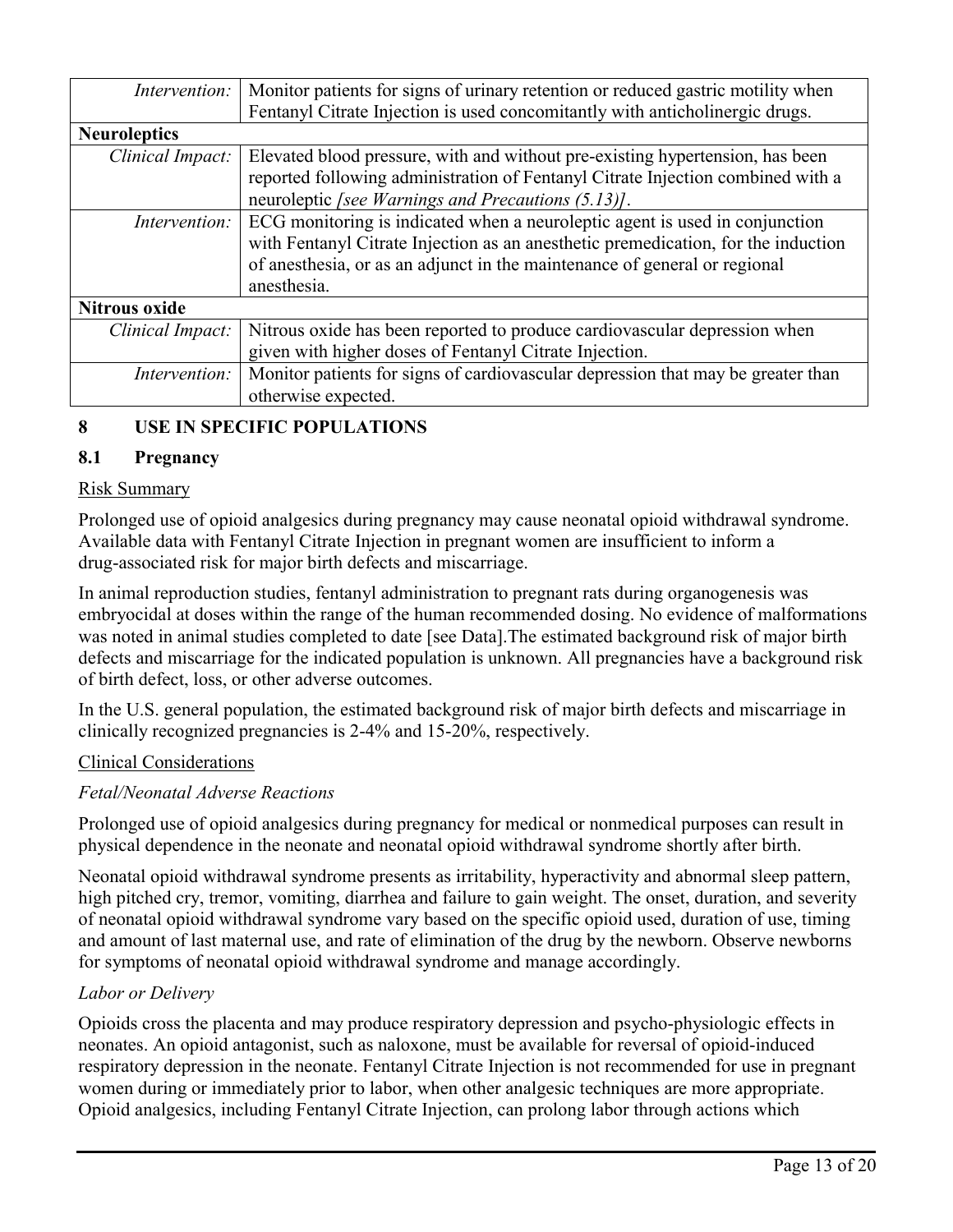temporarily reduce the strength, duration, and frequency of uterine contractions. However, this effect is not consistent and may be offset by an increased rate of cervical dilation, which tends to shorten labor. Monitor neonates exposed to opioid analgesics during labor for signs of excess sedation and respiratory depression.

## Data

## *Animal Data*

Fentanyl has been shown to embryocidal in pregnant rats at doses of 30 mcg/kg intravenously (0.05 times the human dose of 100 mcg/kg on a mg/m<sup>2</sup> basis) and 160 mcg/kg subcutaneously (0.26 times the human dose of 100 mcg/kg on a mg/m<sup>2</sup> basis). There was no evidence of teratogenicity reported.

No evidence of malformations or adverse effects on the fetus was reported in a published study in which pregnant rats were administered fentanyl continuously via subcutaneously implanted osmotic minipumps at doses of 10, 100, or 500 mcg/kg/day starting 2-weeks prior to breeding and throughout pregnancy. The high dose was approximately 0.81 times the human dose of 100 mcg/kg on a mg/m<sup>2</sup> basis.

## **8.2 Lactation**

## Risk Summary

Fentanyl is present in breast milk. However, there is insufficient information to determine the effects of fentanyl on the breastfed infant and the effects of fentanyl on milk production.

The developmental and health benefits of breastfeeding should be considered along with the mother's clinical need for Fentanyl Citrate Injection and any potential adverse effects on the breastfed infant from Fentanyl Citrate Injection or from the underlying maternal condition.

## Clinical Considerations

Monitor infants exposed to Fentanyl Citrate Injection through breast milk for excess sedation and respiratory depression. Withdrawal symptoms can occur in breastfed infants when maternal administration of an opioid analgesic is stopped, or when breast-feeding is stopped.

## **8.3 Females and Males of Reproductive Potential**

### Infertility

Chronic use of opioids may cause reduced fertility in females and males of reproductive potential. It is not known whether these effects on fertility are reversible *[see Adverse Reactions (6), Clinical Pharmacology (12.2), Nonclinical Toxicology (13.1)].*

## **8.4 Pediatric Use**

The safety and efficacy of Fentanyl Citrate Injection in children under two years of age has not been established.

Rare cases of unexplained clinically significant methemoglobinemia have been reported in premature neonates undergoing emergency anesthesia and surgery which included the combined use of fentanyl, pancuronium and atropine. A direct cause and effect relationship between the combined use of these drugs and the reported cases of methemoglobinemia has not been established.

## **8.5 Geriatric Use**

Elderly patients (aged 65 years or older) may have increased sensitivity to fentanyl. In general, use caution when selecting a dosage for an elderly patient, usually starting at the low end of the dosing range,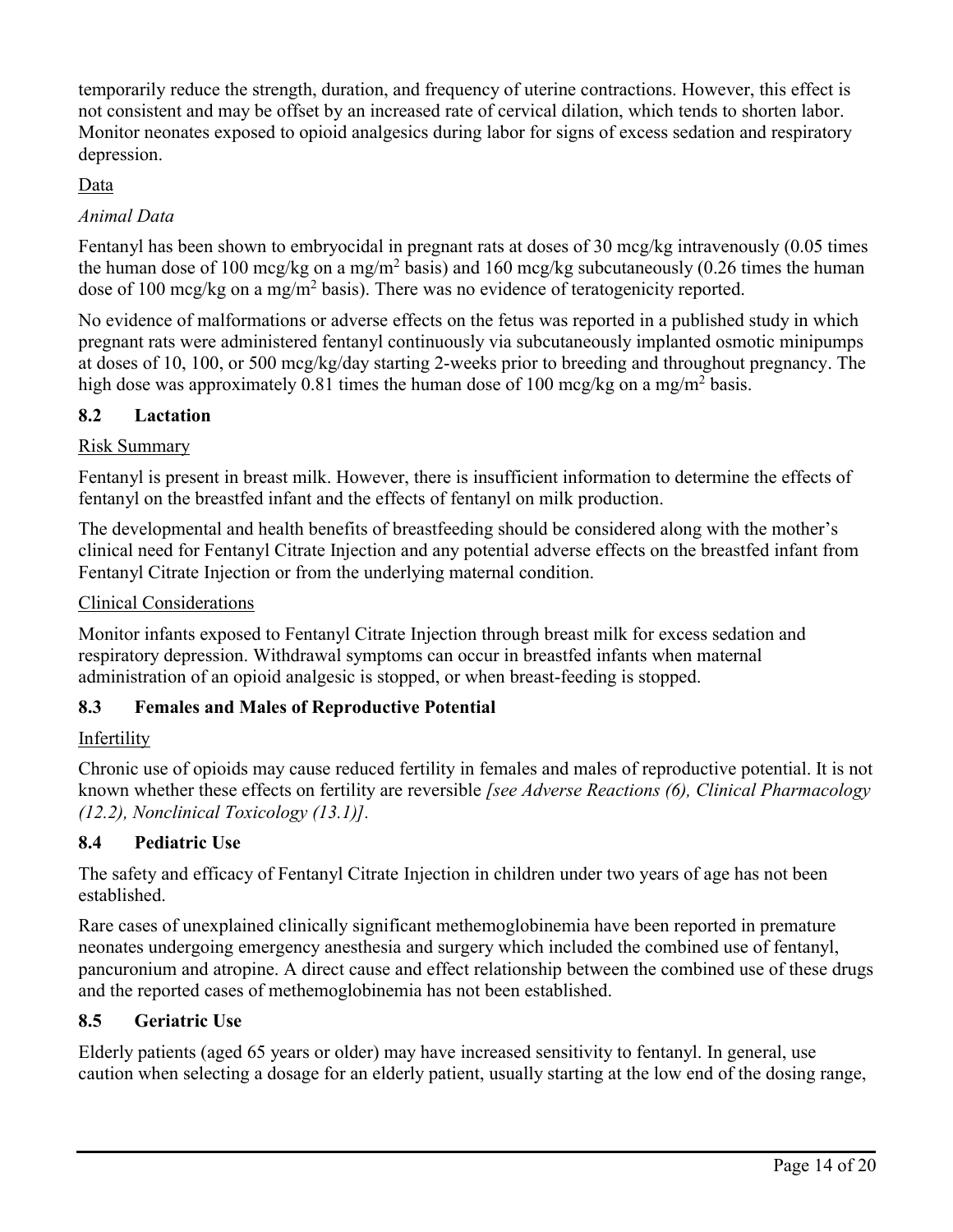reflecting the greater frequency of decreased hepatic, renal, or cardiac function and of concomitant disease or other drug therapy.

Respiratory depression is the chief risk for elderly patients treated with opioids, and has occurred after large initial doses were administered to patients who were not opioid-tolerant or when opioids were co-administered with other agents that depress respiration. Titrate the dosage of Fentanyl Citrate Injection slowly in geriatric patients and monitor closely for signs of central nervous system and respiratory depression *[see Warnings and Precautions (5.2)]*.

Fentanyl is known to be substantially excreted by the kidney, and the risk of adverse reactions to this drug may be greater in patients with impaired renal function. Because elderly patients are more likely to have decreased renal function, care should be taken in dose selection, and it may be useful to monitor renal function.

## **8.6 Hepatic Impairment**

Fentanyl Citrate Injection should be administered with caution to patients with liver dysfunction because of the extensive hepatic metabolism. Reduce the dosage as needed and monitor closely for signs of respiratory depression, sedation, and hypotension.

## **8.7 Renal Impairment**

Fentanyl Citrate Injection should be administered with caution to patients with kidney dysfunction because of the renal excretion of fentanyl and its metabolites. Reduce the dosage as needed and monitor for signs of respiratory depression, sedation, and hypotension.

# **9 DRUG ABUSE AND DEPENDENCE**

## **9.1 Controlled Substance**

Fentanyl Citrate Injection contains fentanyl, a Schedule II controlled substance.

## **9.2 Abuse**

Fentanyl Citrate Injection contains fentanyl, a substance with a high potential for abuse similar to other opioids including hydrocodone, hydromorphone, methadone, morphine, oxycodone, oxymorphone, and tapentadol. Fentanyl Citrate Injection can be abused and is subject to misuse, addiction, and criminal diversion *[see Warnings and Precautions (5.1)].*

All patients treated with opioids require careful monitoring for signs of abuse and addiction, since use of opioid analgesic products carries the risk of addiction even under appropriate medical use.

Prescription drug abuse is the intentional non-therapeutic use of a prescription drug, even once, for its rewarding psychological or physiological effects.

Drug addiction is a cluster of behavioral, cognitive, and physiological phenomena that develop after repeated substance use and includes: a strong desire to take the drug, difficulties in controlling its use, persisting in its use despite harmful consequences, a higher priority given to drug use than to other activities and obligations, increased tolerance, and sometimes a physical withdrawal.

Fentanyl Citrate Injection, like other opioids, can be diverted for non-medical use into illicit channels of distribution. Careful record-keeping of prescribing information, including quantity, frequency, and renewal requests, as required by state and federal law, is strongly advised.

Risks Specific to Abuse of Fentanyl Citrate Injection

Abuse of Fentanyl Citrate Injection poses a risk of overdose and death. The risk is increased with concurrent use of Fentanyl Citrate Injection with alcohol and other central nervous system depressants.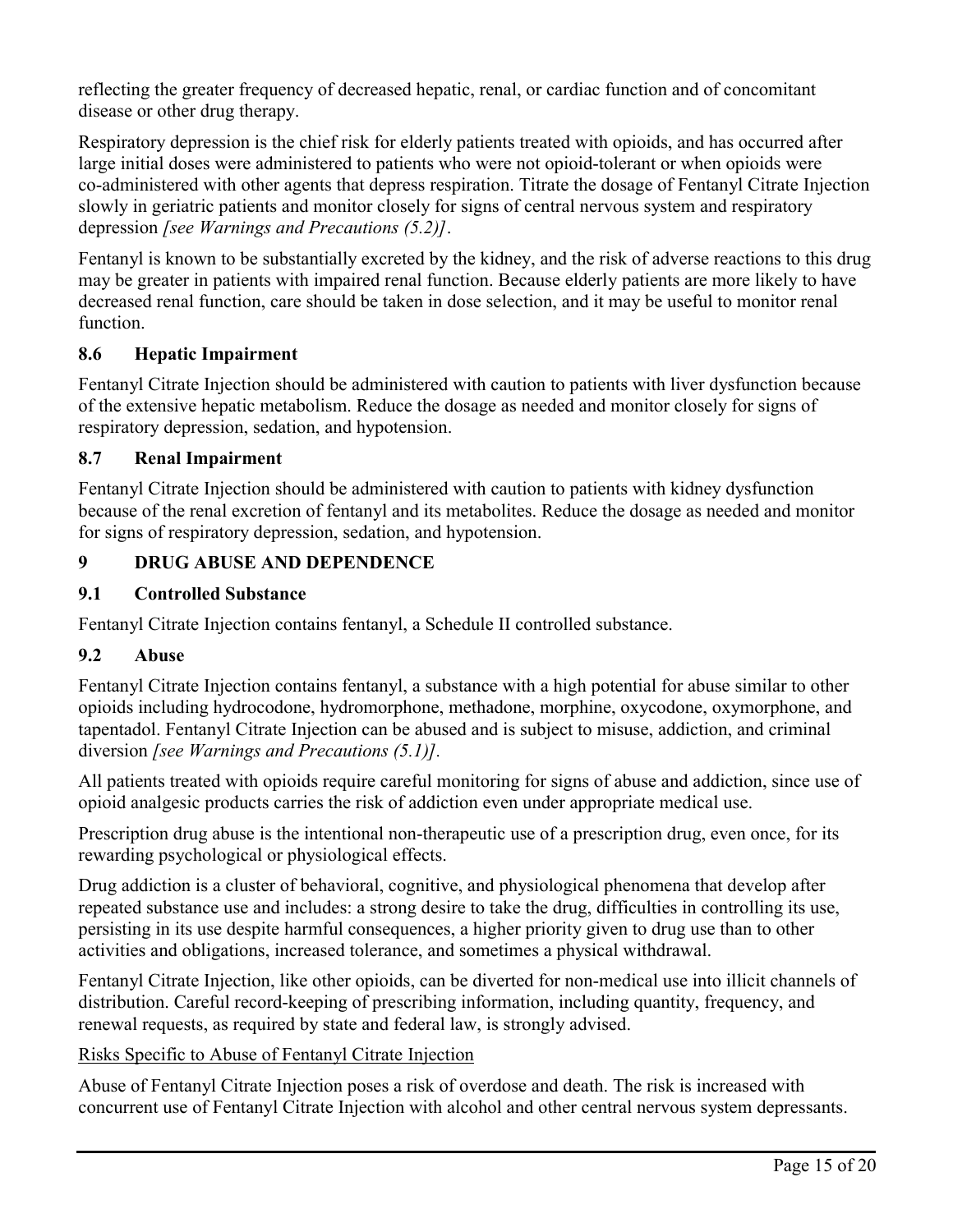Parenteral drug abuse is commonly associated with transmission of infectious diseases such as hepatitis and HIV.

# **9.3 Dependence**

Both tolerance and physical dependence can develop during chronic opioid therapy. Tolerance is the need for increasing doses of opioids to maintain a defined effect such as analgesia (in the absence of disease progression or other external factors). Tolerance may occur to both the desired and undesired effects of drugs, and may develop at different rates for different effects.

Physical dependence results in withdrawal symptoms after abrupt discontinuation or a significant dosage reduction of a drug. Withdrawal also may be precipitated through the administration of drugs with opioid antagonist activity (e.g., naloxone, nalmefene), mixed agonist/antagonist analgesics (e.g., pentazocine, butorphanol, nalbuphine), or partial agonists (e.g., buprenorphine). Physical dependence may not occur to a clinically significant degree until after several days to weeks of continued opioid usage.

# **10 OVERDOSAGE**

## *Clinical Presentation*

Acute overdose with Fentanyl Citrate Injection can be manifested by respiratory depression, somnolence progressing to stupor or coma, skeletal muscle flaccidity, cold and clammy skin, constricted pupils, and in some cases, pulmonary edema, bradycardia, hypotension, partial or complete airway obstruction, atypical snoring, and death. Marked mydriasis rather than miosis may be seen with hypoxia in overdose situations *[see Clinical Pharmacology (12.2)].*

## *Treatment of Overdose*

In case of overdose, priorities are the reestablishment of a patent and protected airway and institution of assisted or controlled ventilation, if needed. Employ other supportive measures (including oxygen and vasopressors) in the management of circulatory shock and pulmonary edema as indicated. Cardiac arrest or arrhythmias will require advanced life-support techniques.

The opioid antagonists, naloxone or nalmefene, are specific antidotes to respiratory depression resulting from opioid overdose. For clinically significant respiratory or circulatory depression secondary to fentanyl overdose, administer an opioid antagonist. Opioid antagonists should not be administered in the absence of clinically significant respiratory or circulatory depression secondary to fentanyl overdose.

Because the duration of opioid reversal is expected to be less than the duration of action of fentanyl in Fentanyl Citrate Injection, carefully monitor the patient until spontaneous respiration is reliably re-established. If the response to an opioid antagonist is suboptimal or only brief in nature, administer additional antagonist as directed by the product's prescribing information.

In an individual physically dependent on opioids, administration of the recommended usual dosage of the antagonist will precipitate an acute withdrawal syndrome. The severity of the withdrawal symptoms experienced will depend on the degree of physical dependence and the dose of the antagonist administered. If a decision is made to treat serious respiratory depression in the physically dependent patient, administration of the antagonist should be initiated with care and by titration with smaller than usual doses of the antagonist.

## **11 DESCRIPTION**

Fentanyl Citrate Injection is an opioid agonist. Fentanyl Citrate Injection, is a sterile, nonpyrogenic solution of fentanyl citrate in water for injection, available as 50 mcg (0.05 mg) per mL which is administered only by the intravenous or intramuscular routes of injection. The chemical name is N-(1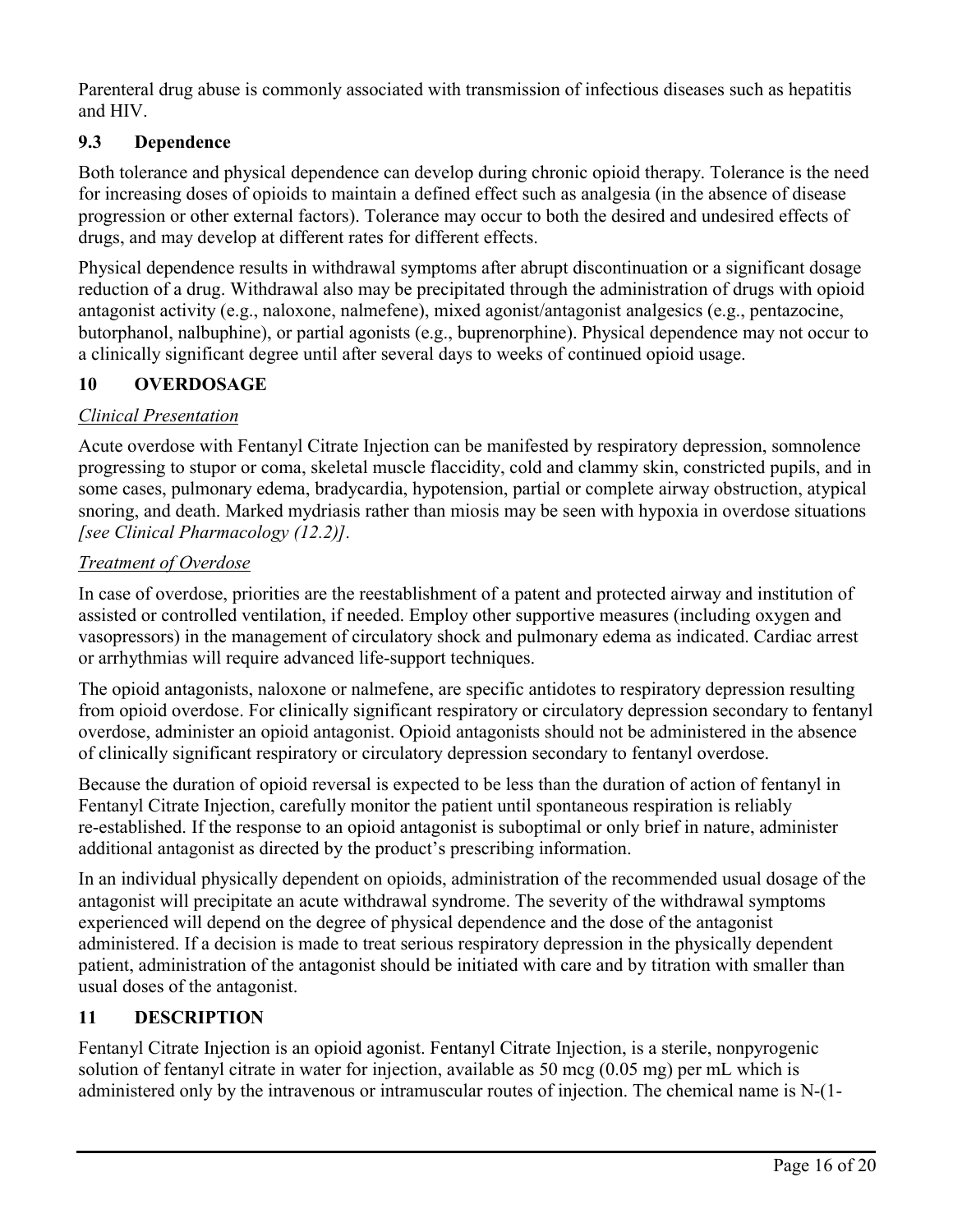phenethyl-4-piperidyl) propionanilide citrate (1:1). The molecular weight is 528.60. Its molecular formula is  $C_{22}H_{28}N_2O\cdot C_6H_8O_7$ , and it has the following chemical structure.



Fentanyl citrate, a white powder which is sparingly soluble in water. Each milliliter contains fentanyl (as the citrate) 50 mcg (0.05 mg). May contain sodium hydroxide and/or hydrochloric acid for pH adjustment. pH 4.7 (4.0 to 7.5).

The solution contains no bacteriostat, antimicrobial agent or added buffer and is intended only for use as a single-dose injection. When smaller doses are required, the unused portion should be discarded in an appropriate manner.

# **12 CLINICAL PHARMACOLOGY**

## **12.1 Mechanism of Action**

Fentanyl is an opioid agonist whose principal actions of therapeutic value are analgesic and sedation.

## **12.2 Pharmacodynamics**

## Effects on the Central Nervous System

Fentanyl produces respiratory depression by direct action on brain stem respiratory centers. The respiratory depression involves a reduction in the responsiveness of the brain stem respiratory centers to both increases in carbon dioxide tension and electrical stimulation.

Fentanyl causes miosis, even in total darkness. Pinpoint pupils are a sign of opioid overdose but are not pathognomonic (e.g., pontine lesions of hemorrhagic or ischemic origins may produce similar findings). Marked mydriasis rather than miosis may be seen due to hypoxia in overdose situations.

## Effects on the Gastrointestinal Tract and Other Smooth Muscle

Fentanyl causes a reduction in motility associated with an increase in smooth muscle tone in the antrum of the stomach and duodenum. Digestion of food in the small intestine is delayed and propulsive contractions are decreased. Propulsive peristaltic waves in the colon are decreased, while tone may be increased to the point of spasm resulting in constipation. Other opioid-induced effects may include a reduction in biliary and pancreatic secretions, spasm of sphincter of Oddi, and transient elevations in serum amylase.

### Effects on the Cardiovascular System

Fentanyl produces peripheral vasodilation which may result in orthostatic hypotension or syncope. Manifestations of histamine release and/or peripheral vasodilation may include pruritus, flushing, red eyes, sweating, and/or orthostatic hypotension.

## Effects on the Endocrine System

Opioids inhibit the secretion of adrenocorticotropic hormone (ACTH), cortisol, and luteinizing hormone (LH) in humans *[see Adverse Reactions (6)]*. They also stimulate prolactin, growth hormone (GH) secretion, and pancreatic secretion of insulin and glucagon.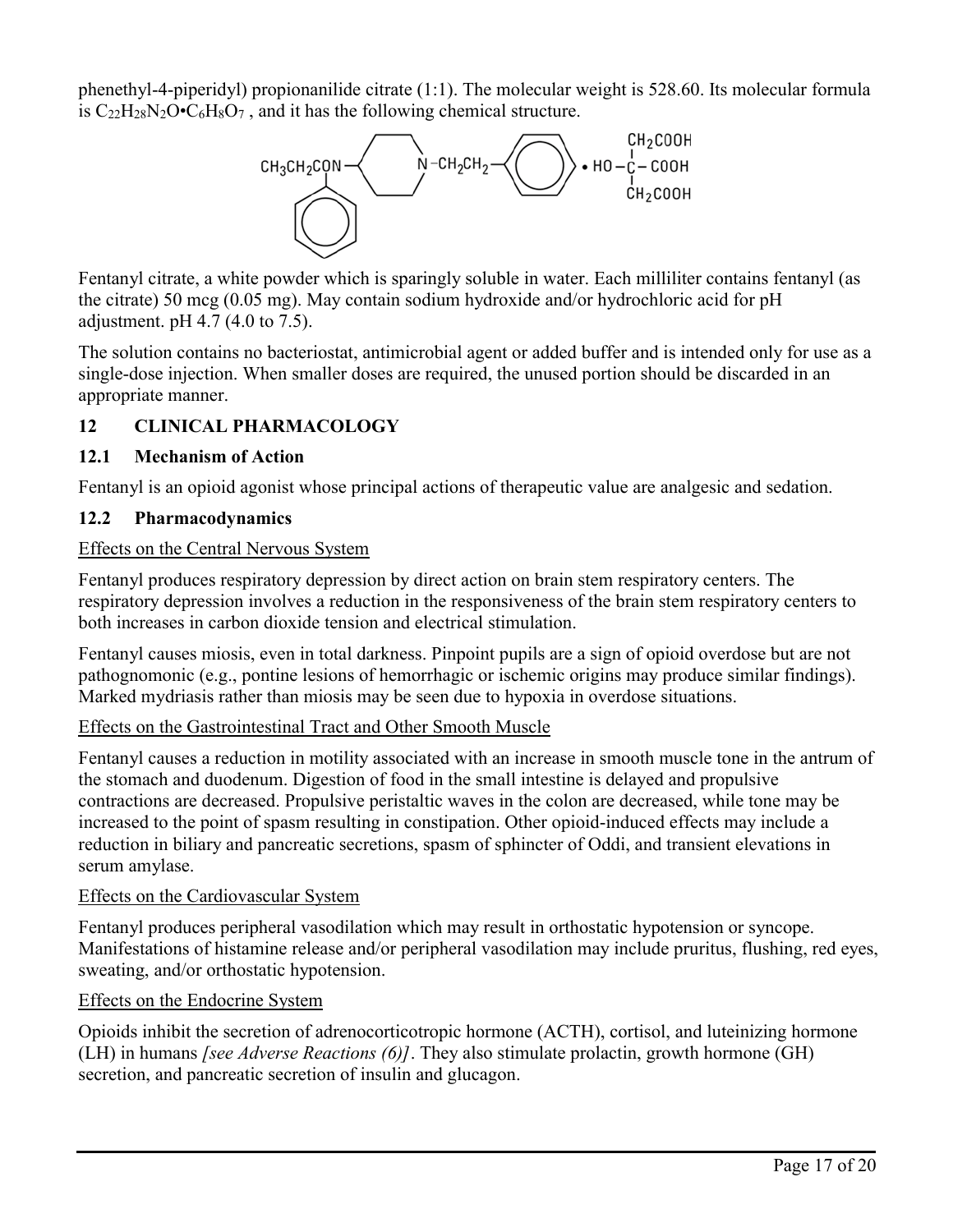Chronic use of opioids may influence the hypothalamic-pituitary-gonadal axis, leading to androgen deficiency that may manifest as low libido, impotence, erectile dysfunction, amenorrhea, or infertility. The causal role of opioids in the clinical syndrome of hypogonadism is unknown because the various medical, physical, lifestyle, and psychological stressors that may influence gonadal hormone levels have not been adequately controlled for in studies conducted to date *[see Adverse Reactions (6)]*.

### Effects on the Immune System

Opioids have been shown to have a variety of effects on components of the immune system in *in vitro* and animal models. The clinical significance of these findings is unknown. Overall, the effects of opioids appear to be modestly immunosuppressive.

## Concentration–Efficacy Relationships

A dose of 100 mcg (0.1 mg) (2.0 mL) of Fentanyl Citrate Injection is approximately equivalent in analgesic activity to 10 mg of morphine or 75 mg of meperidine.

The minimum effective analgesic concentration will vary widely among patients, especially among patients who have been previously treated with potent agonist opioids. The minimum effective analgesic concentration of fentanyl for any individual patient may increase over time due to an increase in pain, the development of a new pain syndrome and/or the development of analgesic tolerance *[see Dosage and Administration (2.1, 2.2)]*.

The onset of action of fentanyl is almost immediate when the drug is given intravenously; however, the maximal analgesic effect may not be noted for several minutes. The usual duration of action of the analgesic effect is 30 to 60 minutes after a single intravenous dose of up to 100 mcg (0.1 mg) (2 mL). Following intramuscular administration, the onset of action is from seven to eight minutes, and the duration of action is one to two hours.

## Concentration–Adverse Reaction Relationships

There is a relationship between increasing fentanyl plasma concentration and increasing frequency of dose-related opioid adverse reactions such as nausea, vomiting, CNS effects, and respiratory depression. In opioid-tolerant patients, the situation may be altered by the development of tolerance to opioid-related adverse reactions *[see Dosage and Administration (2.1, 2.2)]*.

The onset of action of fentanyl is almost immediate when the drug is given intravenously; however, the maximal respiratory depressant effect may not be noted for several minutes. As with longer acting opioid analgesics, the duration of the respiratory depressant effect of fentanyl may be longer than the analgesic effect. The following observations have been reported concerning altered respiratory response to CO2 stimulation following administration of fentanyl citrate:

- $\bullet$  Diminished sensitivity to CO<sub>2</sub> stimulation may persist longer than depression of respiratory rate. (Altered sensitivity to  $CO<sub>2</sub>$  stimulation has been demonstrated for up to four hours following a single dose of 600 mcg (0.6 mg) (12 mL) fentanyl citrate to healthy volunteers). Fentanyl frequently slows the respiratory rate, duration and degree of respiratory depression being doserelated.
- The peak respiratory depressant effect of a single intravenous dose of Fentanyl Citrate Injection is noted 5 to 15 minutes following injection *[see Warnings and Precautions (5.2)].*

### **12.3 Pharmacokinetics**

Fentanyl Citrate Injection is administered by the intravenous or intramuscular route. The pharmacokinetics of fentanyl can be described as a three-compartment model.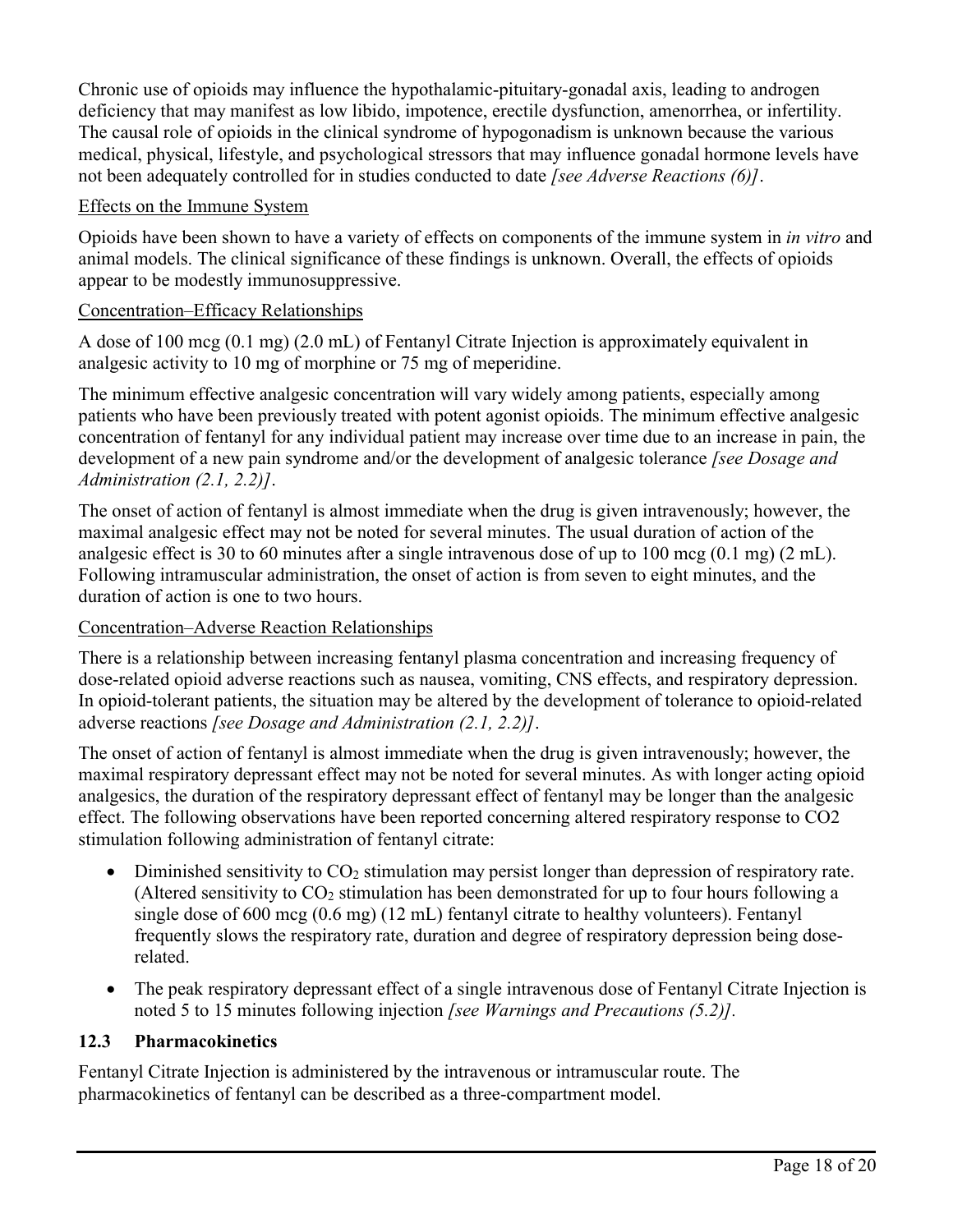## Distribution

Fentanyl plasma protein binding decreases with increasing ionization of the drug. Alterations in pH may affect its distribution between plasma and the central nervous system. It accumulates in skeletal muscle and fat, and is released slowly into the blood. The volume of distribution for fentanyl is 4 L/kg. It has a distribution time of 1.7 minutes and redistribution time of 13 minutes.

#### Elimination

The terminal elimination half-life is 219 minutes.

Fentanyl, which is primarily transformed in the liver, demonstrates a high first-pass clearance and releases approximately 75% of an intravenous dose in urine, mostly as metabolites with less than 10% representing the unchanged drug. Approximately 9% of the dose is recovered in the feces, primarily as metabolites.

### **13 NONCLINICAL TOXICOLOGY**

#### **13.1 Carcinogenesis, Mutagenesis, Impairment of Fertility**

#### **Carcinogenesis**

Long-term studies in animals to evaluate the carcinogenic potential of Fentanyl Citrate Injection have not been conducted.

#### Mutagenesis

Studies in animals to evaluate the mutagenic potential of fentanyl citrate injection have not been conducted*.*

#### Impairment of Fertility

Decreased pregnancy rates occurred in a multigenerational study in which pregnant rats were treated subcutaneously during the first 21 days of pregnancy with 160 mcg/kg to 1250 mcg/kg fentanyl (0.26 times to 2.0 times a human dose of 100 mcg/kg based on body surface area).

Studies in animals to characterize the effect of fentanyl on male fertility have not been conducted.

### **16 HOW SUPPLIED/STORAGE AND HANDLING**

Fentanyl Citrate Injection, USP equivalent to 50 mcg (0.05 mg) fentanyl per mL, is supplied in single-dose glass containers as follows:

| <b>Unit of Sale</b>                                 | Concentration           |
|-----------------------------------------------------|-------------------------|
| NDC 0409-9093-32                                    | 100 mcg Fentanyl/2 mL   |
| Clamcell of 10, 2 mL Single-dose Ampules            | $(50 \text{~mcg/mL})$   |
| NDC 0409-9094-22                                    | 100 mcg Fentanyl/2 mL   |
| Tray containing 25, 2 mL Single-dose Fliptop Vials  | $(50 \text{~mcg/mL})$   |
| NDC 0409-9093-35                                    | 250 mcg Fentanyl/5 mL   |
| Clamcell of 10, 5 mL Single-dose Ampules            | $(50 \text{~mcg/mL})$   |
| NDC 0409-9094-25                                    | 250 mcg Fentanyl/5 mL   |
| Tray containing 25, 5 mL Single-dose Fliptop Vials  | $(50 \text{~mcg/mL})$   |
| NDC 0409-9093-36                                    | 500 mcg Fentanyl/10 mL  |
| Carton containing 5, 10 mL Single-dose Ampules      | $(50 \text{~mcg/mL})$   |
| NDC 0409-9094-28                                    | 500 mcg Fentanyl/10 mL  |
| Tray containing 25, 10 mL Single-dose Fliptop Vials | $(50 \text{~mcg/mL})$   |
| NDC 0409-9093-38                                    | 1000 mcg Fentanyl/20 mL |